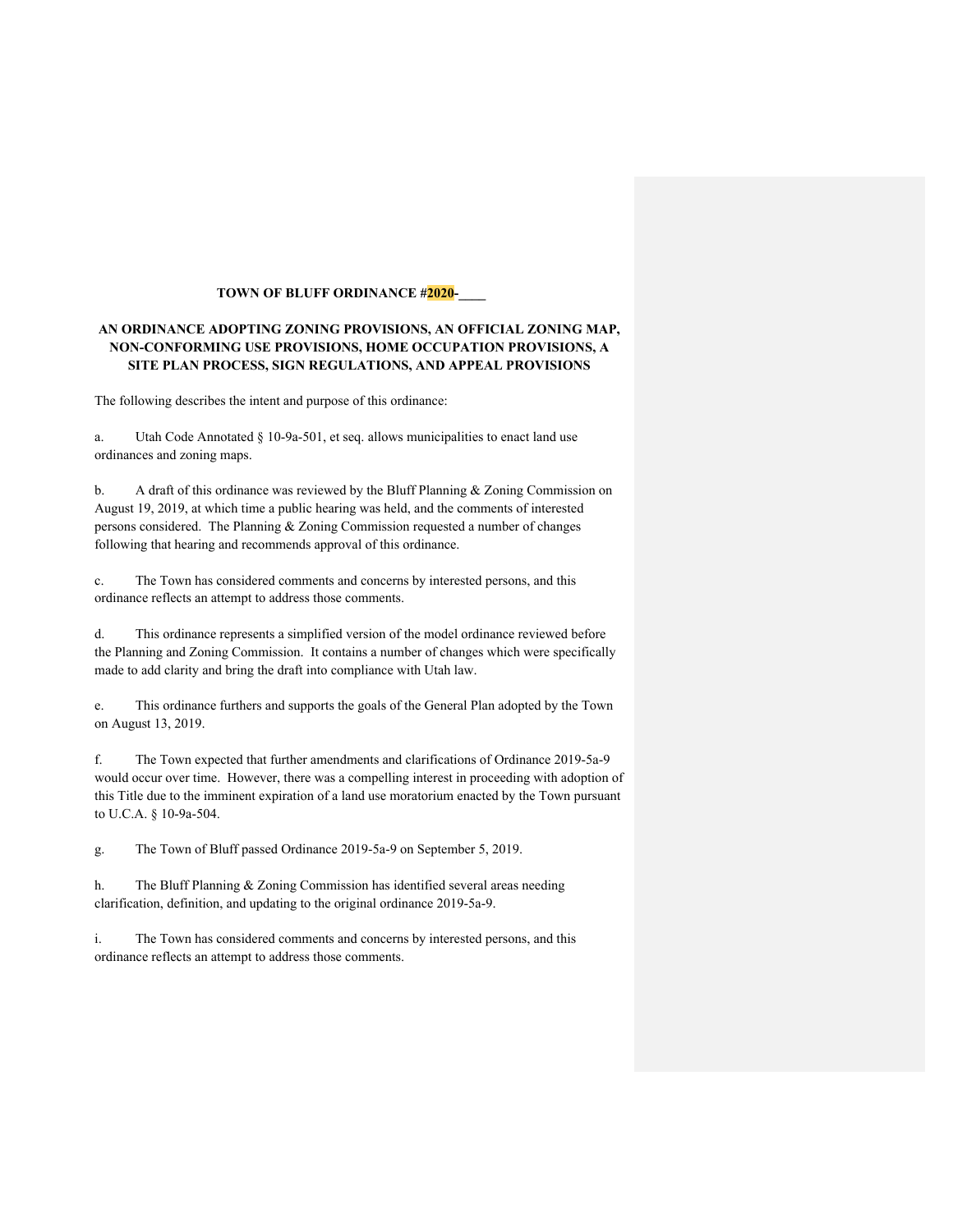j. This Town finds that there is good cause for the adoption of this ordinance and that it furthers the public health, safety, and welfare.

THEREFORE, the Town of Bluff enacts the following:

### **TITLE SIX (6)- ZONING REGULATIONS**

**\*\*prepare table of contents\*\***

# **6.01.010 Definitions.**

A. **Accessory Building** means a building or structure not used for human habitation having a use that is secondary to the primary residential or business use of a particular land parcel. An accessory building may include a shed, garage, or barn.

B. **Accessory Dwelling Unit** means a dwelling for human habitation that is smaller than, and located adjacent to, another dwelling unit or building. C. **Acre** means an area of land containing forty-three thousand five hundred sixty (43,560) square feet.

D. **Automotive Repair (Light)** means repair, maintenance, and servicing of motor vehicles that does not involve removal of the head, crankshaft, or pistons of an engine.

E. **Adjacent** means a parcel of land that shares a boundary with the parcel of real property that is the subject of an application under this Title. For purposes of this Title, a parcel is adjacent to another if it is separated only by a public street or easement.

F. **Adversely Affected** means a person or entity who claims an interest in real property which may be negatively affected by any decision under this Title.

G. **Advisory Documents** means planning documents adopted by the Town from time to time, including the General Plan; or similarly adopted guidance documents.

Alley means a public thoroughfare less than twenty-five (25) feet wide as through a continuous row of houses, permitting access from the street to backyards, garages, etc; a narrow access.

H. **Apartment** means multi-family dwellings held in single ownership, offered for rent or lease, in which units share one or more common walls.

**Deleted:** A secondary dwelling unit shall not exceed one thousand two hundred (1,000) square feet of finished interior floor area, and shall include, at minimum, a kitchen (including a permanently installed stove, sink, cabinets, counters, and refrigerator); a living area; a sleeping area; and a separate bathroom (including toilet, sink, shower [or bathtub]). An accessory dwelling unit shall have an entrance which is separate from the primary residence (or other building) on the lot and have parking sufficient for the occupants. Accessory dwelling units shall not be subdivided or legally split from the subject lot.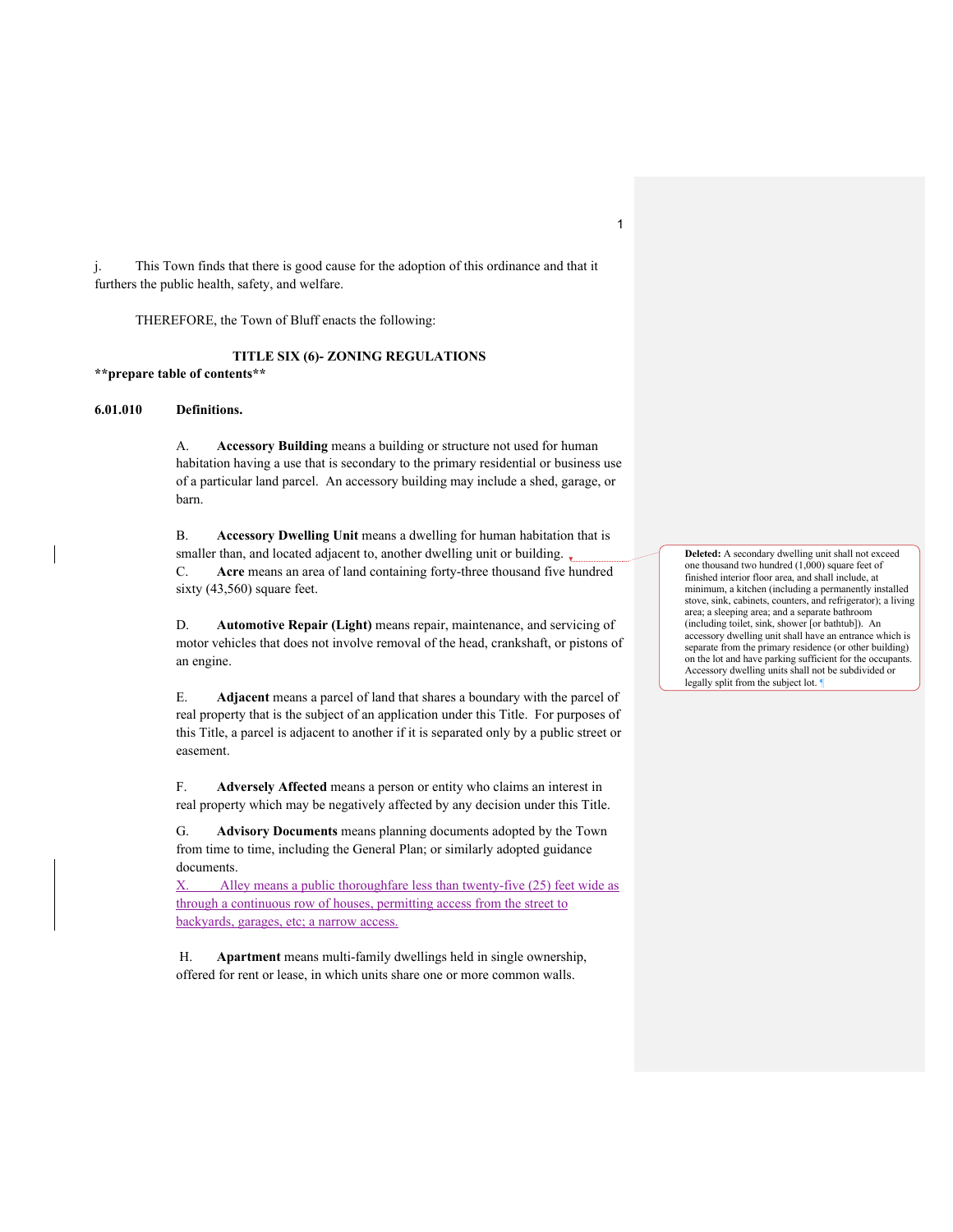I. **Archeological Resources** means any material remains of human life or activities which are at least 200 years of age, and which may provide scientific, cultural, or similar understanding of past human activities or behavior. By way of illustration, and not of limitation, archeological resources may include ancient human remains; ancient human dwellings or other structures; pottery, tools, clothing, art, weapons, or other items used by ancient humans; or the like.

J. **Architect** means a professional architect licensed in the state of Utah who exercises responsible charge over the preparation and submittal of materials required under this Title. Architects shall sign and stamp all submittals required by this Title.

K. **Appeal Authority** means the person or persons designated by ordinance enacted by Town to hear land use appeals under this Title.

L. **Base Flood Elevation (BFE)** means the computed elevation to which floodwater is anticipated to rise during a flooding event having a one percent chance of occurring in any given year. The BFE is typically shown on Flood Insurance Rate Maps and is a regulatory requirement for the elevation and floodproofing of structures.

M. **Buffer** means a structure or area provided to reduce the conflict between two different land uses. Buffers may consist of fencing, walls, landscaping, roads or land set aside to separate particular uses.

**X. Building Height** means the vertical distance above the average existing grade measured to the highest point of the building. The height of stepped or terraced building shall be the maximum height of any segment of the building.

**X. Building Permit** means documentation of an official approval issued by the local government agency allowing construction or remodeling to proceed on the property. It is intended to ensure that the project will comply with local standards for land use, zoning, and construction.

Campground means any parcel of land which is designed, maintained, intended or used for the purpose of providing sites for nonpermanent, overnight camping units, or which is advertised or represented as a camping area.

N. **Common Element or Common Area** means an area of land, including open space, parks, trails, playgrounds, entrance features, or other similar elements which are dedicated to and owned by property owners in common, or by a homeowner association.

 $\overline{2}$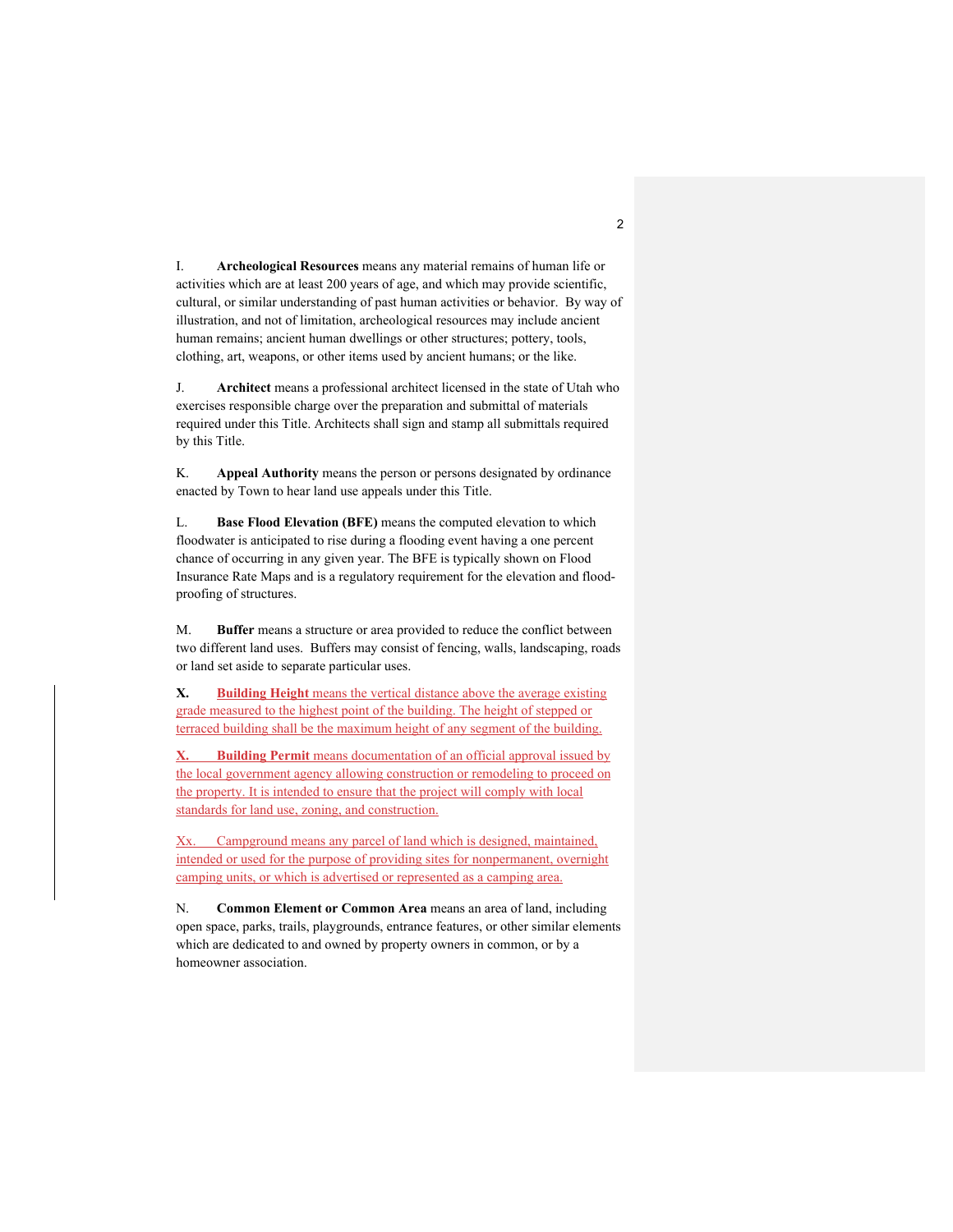O. **Condominium** means a multi-unit development in which individual units are separately owned and each owner receives a recordable deed to the unit, together with an undivided interest in any common elements. A condominium development shall be regarded as a subdivision.

**X. Construction** means the lawful placing of substantial construction materials in permanent position, fastened in a permanent manner.

X. Development means, on land, in or under land or water, the placement or erection of any solid material or structure; construction, reconstruction, demolition, or alteration of the size of any structure, including any facility of any private, public, or municipal utility, trail, or road; and the division of land.

X. Driveway means a paved or unpaved vehicle access provided between a street or road and a parking area or a loading space.

P. **Duplex** means a free-standing dwelling in which two (2) dwelling units share a single common wall and roof.

Q. **Engineer** means a professional engineer licensed in the state of Utah who exercises responsible charge over the preparation and submittal of materials required under this chapter. Engineers shall sign and stamp all submittals required by this Title.

R. **Flashing Sign** means a sign that, by any method of illumination, flashes off and on, winks, changes light intensity, shows motion, creates the illusion of motion, or which shows images or text that appear to move.

S. **Floodplain** means the area of land that marks the delineation of the one hundred (100) year flood event, as defined by the Federal Emergency Management Agency (FEMA) on its Flood Insurance Rate Map FEMA In the absence of a FEMA delineation of the floodplain, the Town may require floodplain delineation as to a parcel of real property proposed for development via engineering modeling performed by a suitably qualified engineer or other professional.

X. Footprint means the area of land measured at finished ground level that is enclosed by the external walls of a building, or the floor area in the absence of walls.

X. **Full Cutoff** means a light fixture in which opaque shielding directs all light downward.

**Deleted:** that may be offered for rent or lease,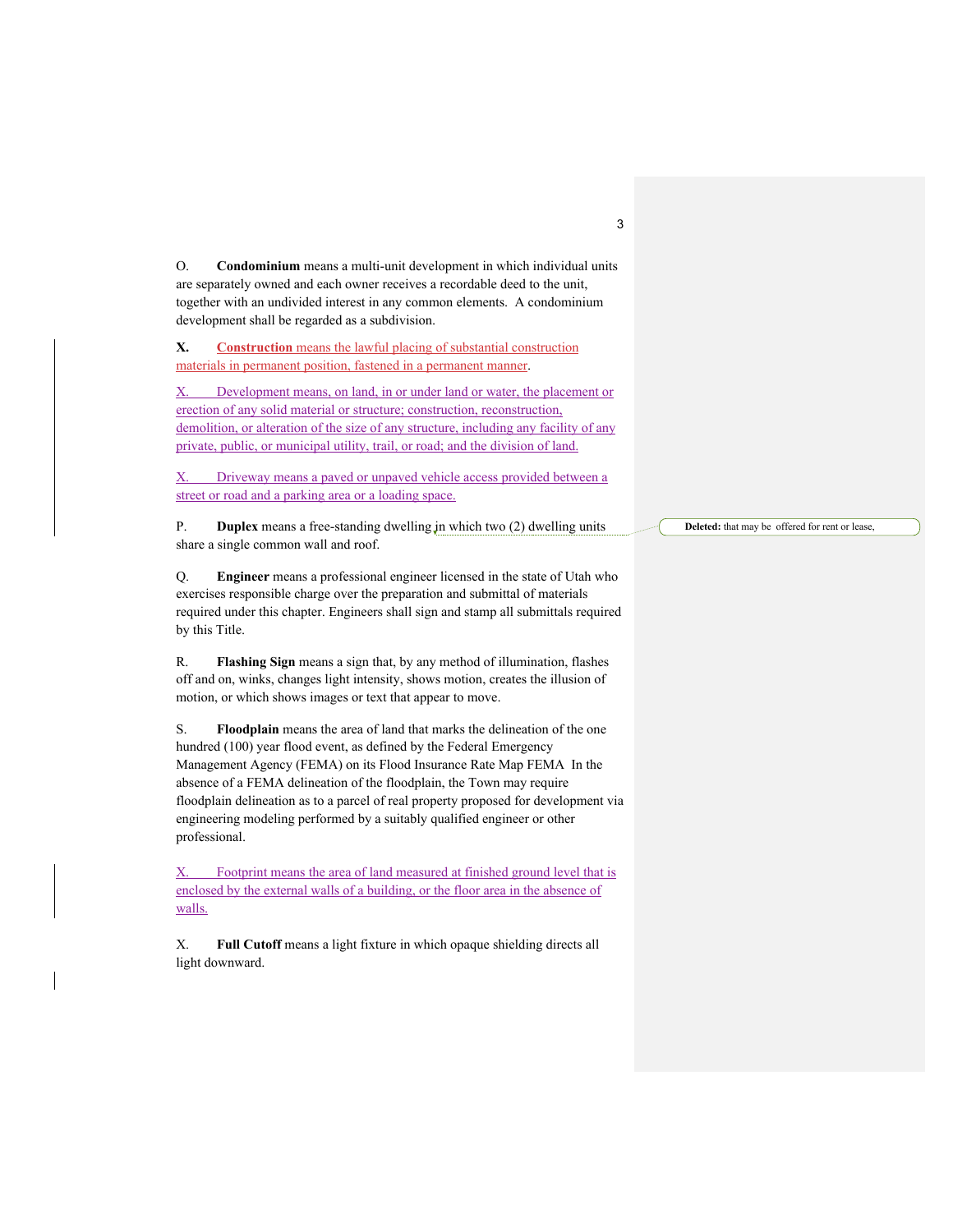**X.** Floor Area means the total floor area of the portion of a building that is above ground. Floor area is measured from the exterior faces of a building or structure. Floor area does not include any of the following:

a. Vent shafts and courts;

b. Roof area;

c. Roof top mechanical equipment, and associated enclosures;

- d. Roofed porches, open patios, exterior balconies, or other similar areas, unless they are enclosed by walls that are more than 42 inches in height, for 50 percent or more of their perimeter;
- e. Structured parking garages.

U. **Group Home** means a facility where persons with medical, cognitive, or behavioral disabilities reside in a group setting with professional care or support.

V. **Home Occupation** means a business or trade as defined in Section 6.01.050(A) of this Title.

W. **HVAC** means heating, ventilation, and air-conditioning equipment installed in a building.

X. **Kennel** means a structure, building, or series of buildings where dogs or cats are bred, trained, or boarded.

X. **Land Use Authority** means the entity designated by ordinance to approve or deny a land use application.

X. Land Use Clearance (LUC) means clearance granted by the Town of Bluff Planning and Zoning Commission to an individual or entity to develop; perform new construction; move a mobile, manufactured, or pre built home onto a lot; and for any addition or remodel, in accordance with Zoning Ordinances that the proposed land use meets the zoning requirements. The signed LUC is a required part of the building permit application subsequently sent to the approving body. Provisions to be met are outlined in the LUC application form.

Y. **Lot** means an existing parcel proposed for development or a parcel of land occupied by a building or group of buildings, together with such yards, open spaces, lot width and lot area as are required by this Ordinance, having frontage upon a street or upon a right of way.

Z. **Level I Application** means a site plan application for the development of six (6) or fewer residential units, or the development or remodeling of not more than five thousand (5,000) square feet of finished commercial space.

**Commented [1]:** Too many X's ?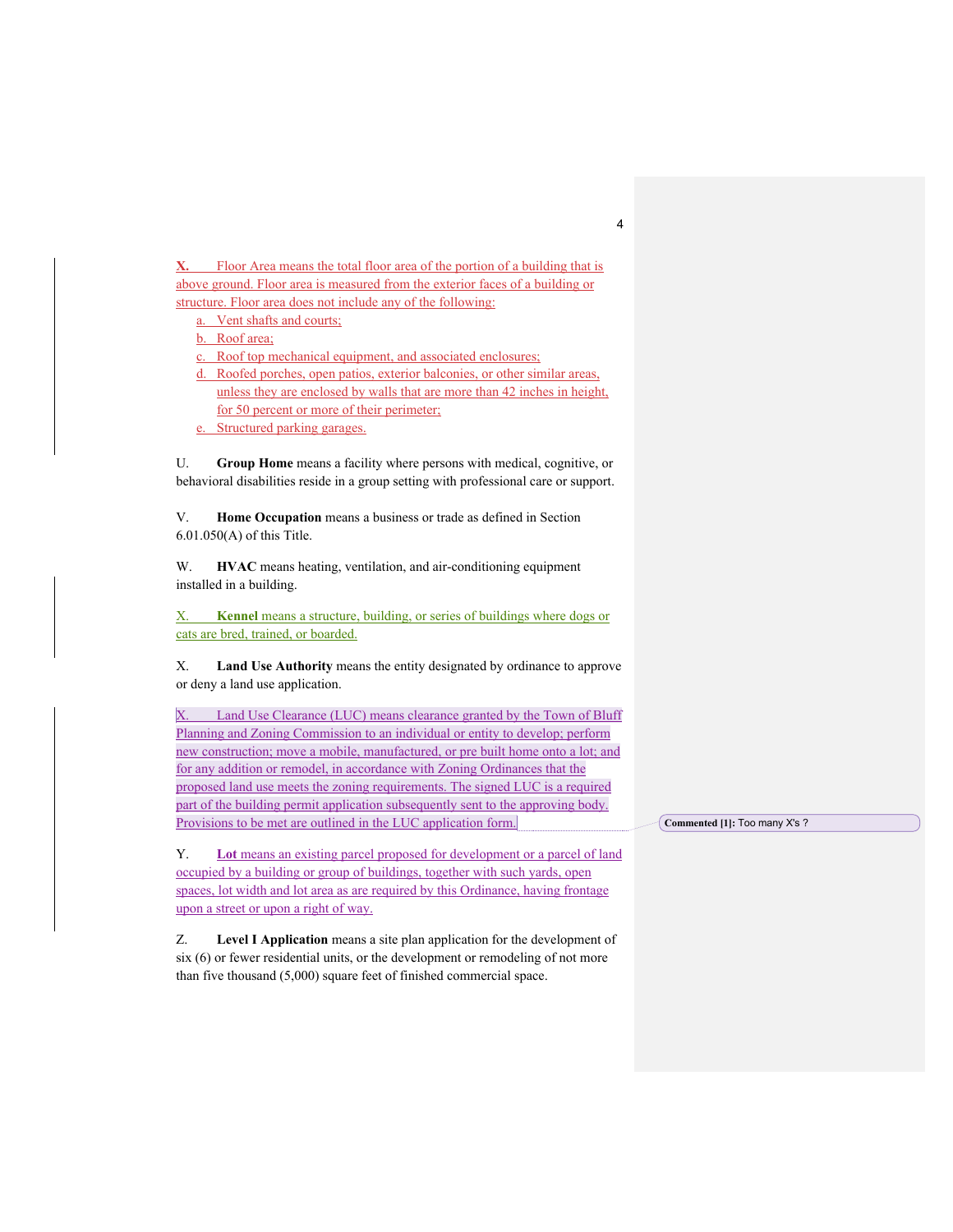| AA. Level II Application means a site plan application for the development of<br>seven (7) or more residential units or the development or remodeling in excess of<br>five thousand (5,000) square feet of finished commercial space.                                                                                                                                                                                               |                                               |
|-------------------------------------------------------------------------------------------------------------------------------------------------------------------------------------------------------------------------------------------------------------------------------------------------------------------------------------------------------------------------------------------------------------------------------------|-----------------------------------------------|
| BB.<br>Map Amendment means a legislative change to the geographic<br>dimensions or extent of the Official Zoning Map of the Town of Bluff, or any<br>zoning district designated therein.                                                                                                                                                                                                                                            |                                               |
| CC.<br>Nonconforming Use means a use of land as defined in Section 6.01.030<br>of this Title.                                                                                                                                                                                                                                                                                                                                       |                                               |
| DD.<br>Nonconforming Lot means a parcel of land which is lawfully of-record<br>and subject to taxation prior to the effective date of this Title as defined in Section<br>6.01.030.                                                                                                                                                                                                                                                 |                                               |
| EE.<br>Onsite Wastewater System means a system, on the property, to address<br>wastewater, like a septic system approved and subject to Utah Administrative<br>Code R. 317-4.                                                                                                                                                                                                                                                       | Commented [2]: removed duplicated referencing |
| Patio means a hardened surface outdoor area adjoining a house.<br>XX.                                                                                                                                                                                                                                                                                                                                                               |                                               |
| XX. Porch means a roofed structure, usually open at the sides, projecting from<br>the face of a building.                                                                                                                                                                                                                                                                                                                           |                                               |
| XX. Recreational Vehicle (RV) means a motor vehicle or trailer mounted on or<br>towed by another vehicle which includes living quarters. Types of RVs include<br>but are not limited to motorhomes, campervans, coaches, caravans, fifth-wheel<br>trailers, popup campers, and truck campers.                                                                                                                                       |                                               |
| XX. Recreational Vehicle (RV) Park means any parcel or tract of land under the<br>control of any person, organization or governmental entity wherein two or more<br>designated sites are offered for the use of the public or members of an<br>organization by rent or lease, including park-owned recreational vehicles held out<br>for rent. RV parks are primarily designed to accommodate recreational vehicles<br>and camping. |                                               |
| Refuse Area means an area for the location of solid waste disposal<br>FF.<br>containers which is screened from view using a solid wall or fence that is not<br>chain link.                                                                                                                                                                                                                                                          |                                               |
| GG. Rehabilitation Center means a facility where in-patient nursing and/or<br>medical care is provided to persons who have medical, psychological, or                                                                                                                                                                                                                                                                               |                                               |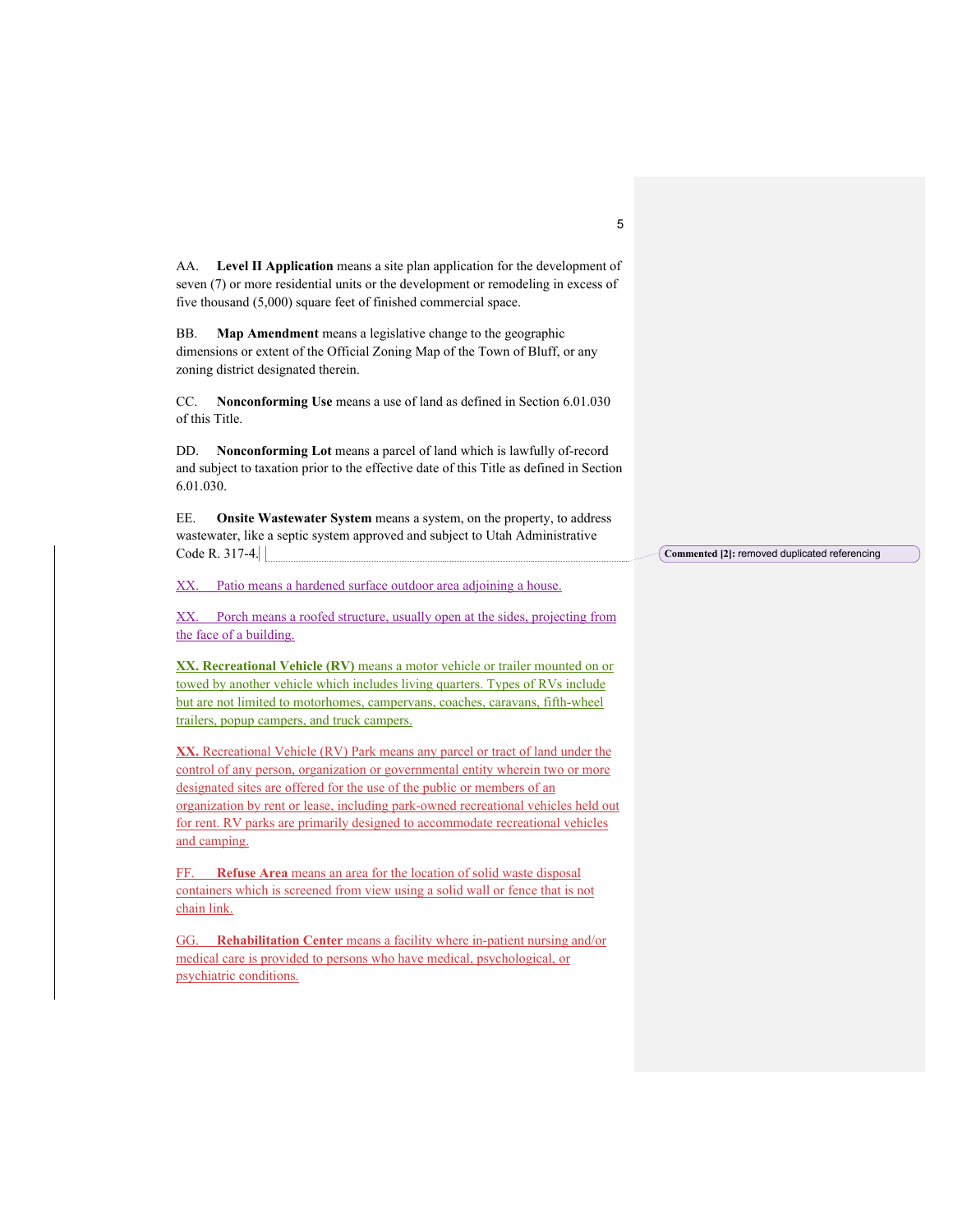XX. Residential Dwelling means a non-motorized physical structure for housing people constructed on site or delivered and installed on a permanent foundation and connected to approved utilities.

HH. **Sign** means a structure or device conveying information in written or pictorial form.

**XX. Structural** means relating to or forming part of the structure of a building or other item with different interrelated parts with a fixed location on the ground.

II. **Tavern** means any licensed establishment where alcohol is served to paying customers where the revenue from alcohol sales exceeds the revenue from the sale of food. Food need not be sold in such establishments.

JJ. **Telecommunications Facility** means any tower (whether lattice constructed or monopole) which supports radio telecommunications equipment or antennae. A telecommunications facility includes any incidental structures, such as sheds or equipment housings in which telecommunications equipment may be housed or sheltered from the elements.

**XX. Tiny Homes or Tiny House** means a structure which provides provisions for living, sleeping, eating, cooking and sanitation as a dwelling unit with a maximum of 400 sq ft of floor area, excluding lofts. A tiny house may be permanent (affixed) in nature or non-permanent.

KK. **Setback** means the minimum distance from a specified boundary that a structure or other feature must be located.

LL. **Surveyor** means a professional land surveyor licensed in the state of Utah who exercises responsible charge over the preparation and submittal of materials required under this chapter. Surveyors shall sign and stamp all submittals required by this Title

MM. **Text Amendment** means a legislative change to the language of any requirement applicable to a zoning district defined under this Title.

NN. **Title** means Title Six (6) of Town of Bluff Ordinances.

OO. **Use Change** means the conversion of an existing residential or commercial structure from one use to another use permitted within the zoning district. Without limitation, examples of a use change include changing a warehouse to a restaurant; converting office space into apartments; changing retail space into professional offices; or the like. Any use change that would require a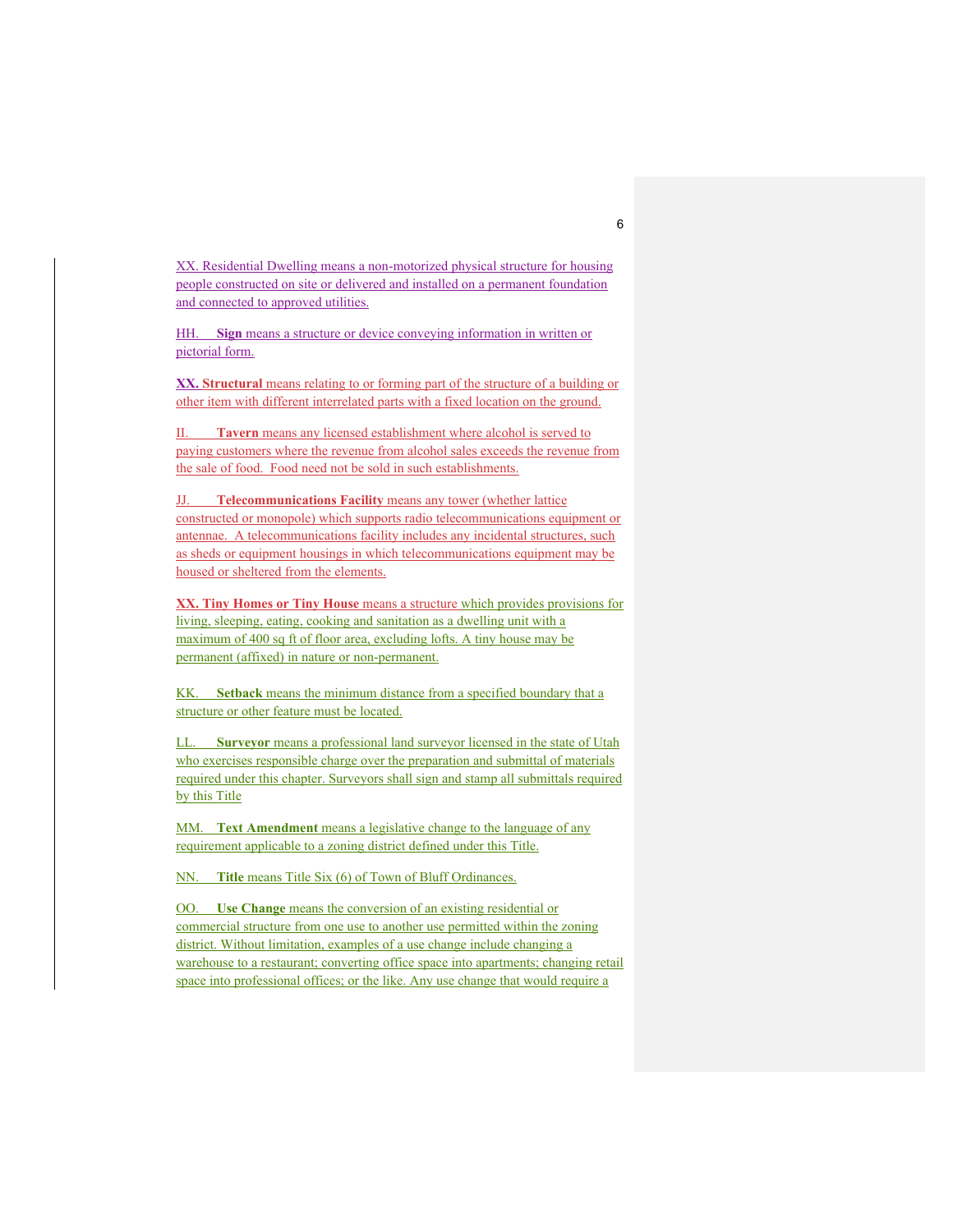building permit under applicable building codes shall also constitute a use change under this Title.

PP. **Ornamental Elements** are ornaments affixed to the roof of a structure that are not to exceed five (5) feet.

XX. **Variance** means an authorization by the Planning Commission, acting as the Land Use Authority pursuant to state law, relative to specific parcel of land for a modification of a zone's standard height, bulk, area, width, setback, or separation requirement; as distinguished from a conditional use, the allowing of a use not listed as permitted in a zone, or any other change in zoning requirements.

# **6.01.020 Adoption of Official Zoning Map; General Provisions.**

A. **Official Map.** The Town hereby adopts the Official Zoning Map, Exhibit 1, attached. The Official Zoning Map describes the geographic extent of all zoning regulations enacted under this Title.

B. **New Development to Comply with this Title.** All new development shall conform to the requirements, procedures, and standards contained in or referenced in this Title. Uses that are not permitted under this Title are prohibited.

C. **Building Permit Required.** 

A building permit shall be obtained from the San Juan County Building department in agreement with the Town of Bluff permit process, prior to commencing construction. All construction shall be performed in compliance with applicable zoning, building, electrical, plumbing, and health codes.

# **A building permit is required for:**

-all new construction of any structure of more than 200 sq ft footprint -all interior or exterior reconstruction or remodeling which includes structural integrity, electrical wiring, or mechanical plumbing -installation of permanently affixed prefabricated dwellings or habitable buildings -installation of a foundation -construction subject to inspections

**A building permit is not required as long as all code requirements are met for:**

#### **Commented [3]:** "conditional use" - defined where ?

**Deleted:** Persons engaging in new construction¶ shall obtain a building permit from San Juan County as approved by the Town¶ prior to commencing construction. All construction shall be performed in compliance with applicable building, electrical, plumbing, and health codes.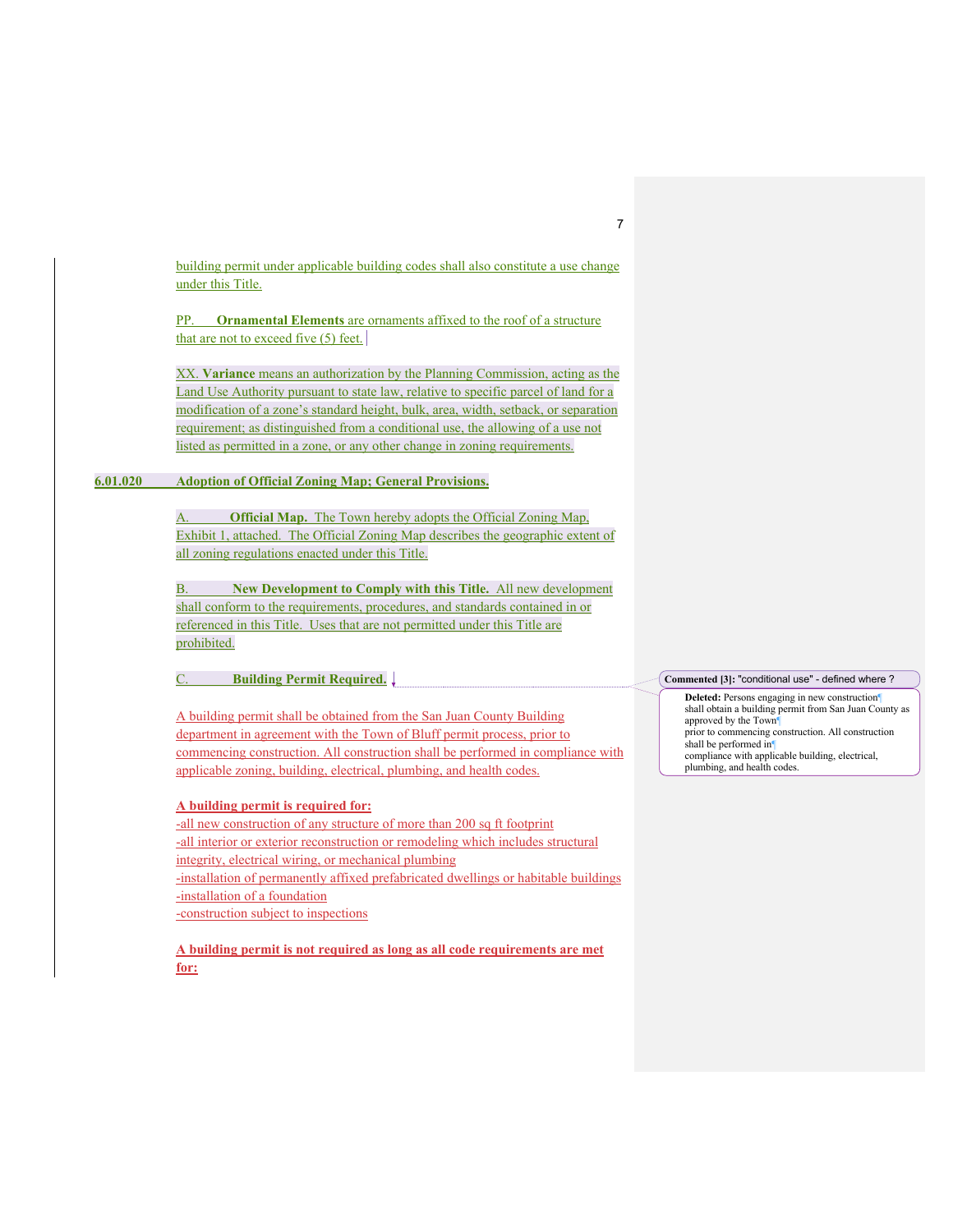-the construction or addition of a porch or patio unless it is enclosed by more than 50% or integral to the structural integrity of the building -remodeling that is decorative or not part of a change in structure -installing a fence or permitted sign - temporary event structures.

D. **Review Prior to Building Permit. A Land Use Clearance from the Planning & Zoning Commission is required prior to issuance of a building** permit. The Land Use Clearance process will review the building permit application for compliance with this Title and applicable Town ordinances.

E. **Written Decisions/Effective Date.** Decisions under this Title shall be issued in writing and shall have an effective date as of the date specified in the writing.

F. **Interpretation/Severability.** This Title shall be interpreted in a manner that is consistent with applicable laws of the State of Utah and the United States. In the event any provision should be held to be invalid or unenforceable it shall be severed, and the remainder of this Title shall be enforced as written.

G. **Fees.** The Town may establish reasonable filing fees to cover costs associated with the review of applications under this Title. Filing fees shall be set by resolution adopted by the Town Council.

H. **Administration.** In the absence of the appointment of a zoning code official, routine administrative duties under this Title shall be performed by the Planning & Zoning Commission.

X. Human Remains.If human remains are encountered in the course of any development activities, the owner of the subject property shall notify, San Juan County Sheriff, and cease work until such time as the site can come into compliance with applicable laws.

J. **Public Lands Within the Town.** The Town expresses the policy that public lands and state-administered lands within Town limits should be developed in a manner that is consistent with the ordinances and advisory documents of the Town. The Town will engage in dialogue and pursue agreements with public and

| Deleted: P |  |  |
|------------|--|--|

**Deleted:** the Planning & Zoning Commission

**Deleted:** or

**Formatted:** Font color: Custom Color(RGB(34,34,34))

8

Applications for a Level II Site Plan, as defined in this Title, shall submit an archeological report surveying possible archeological resources that may be located on the subject property. The report shall be prepared by a trained archeologist or person with similar credentials and be based on an actual site survey.¶ ¶ No archeological report is required for Level

**Deleted:** I. **Archeological Resources.** 

I Site Plans or other development applications under this Title unless, on the basis of evidence specific to the site, it is believed that archeological resources are likely to be encountered.¶

**Deleted:** the Town and

**Deleted:** be surveyed by an archeologist.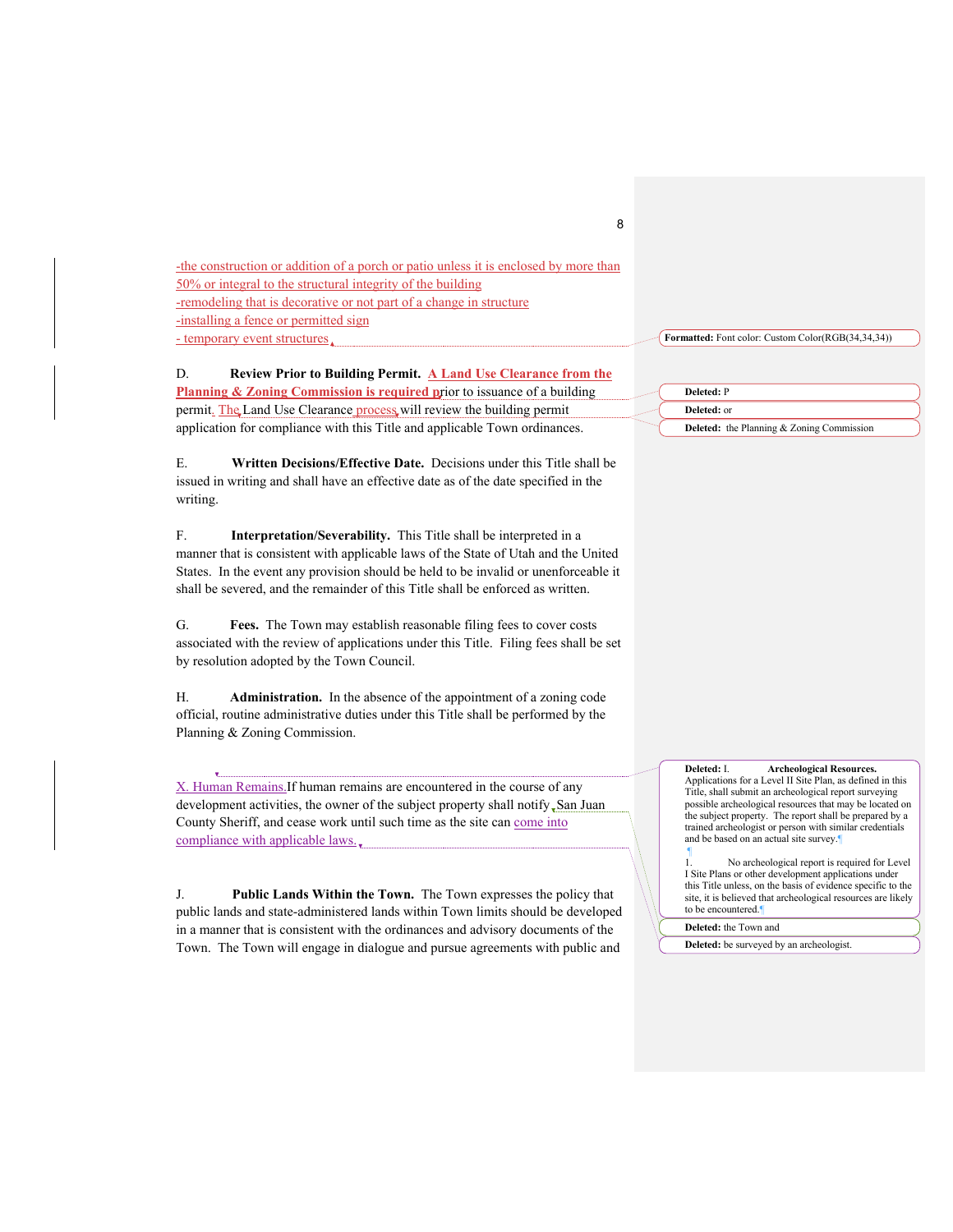state agencies to ensure that public and state lands within the Town are developed in a manner that benefits the Town and the public interest.

#### **6.01.030 Nonconforming Uses.**

A. A nonconforming use is defined to mean a use of land that does not conform to current land use regulations that legally existed before the enactment of the applicable regulation(s), which has been continuously maintained.

B. A nonconforming use may continue indefinitely so long as it is not abandoned. The term abandoned means a discontinuance of the nonconforming use for a period of not less than one (1) year. By way of example, and not of limitation, a nonconforming use may be deemed abandoned if a building or structure is: i) voluntarily demolished by its owner; ii) allowed to deteriorate such that it is rendered uninhabitable; or iii) failure to conduct business for a period of not less than a period of one (1) year constitutes abandonment.

C. A nonconforming use runs with the land and may be transferred to successors in title at to the real property on which the use is located.

D. A nonconforming use shall not be expanded in scope or extent, except that it may be extended throughout an existing building or structure, provided that no structural alteration is made. In the event of any extension of a nonconforming use throughout an existing building or structure, all construction shall be performed in compliance with applicable building, zoning codes, and health codes. The addition of solar energy devices to a building is not a structural alteration.

E. If a nonconforming use is interrupted by fire, flood, or other calamity it may be restored, provided that the restoration is completed no later than one (1) year from the date of the calamity that caused the use to be discontinued. Any restoration of a nonconforming use shall comply with subsection (D).

F. If a nonconforming lot of record is proposed for development it may be developed, provided that the owner can: i) install and maintain an onsite wastewater system in compliance with Utah Administrative Code R.317-4; and ii) comply with other applicable ordinances.

### **6.01.040 Text Amendments and Map Amendments.**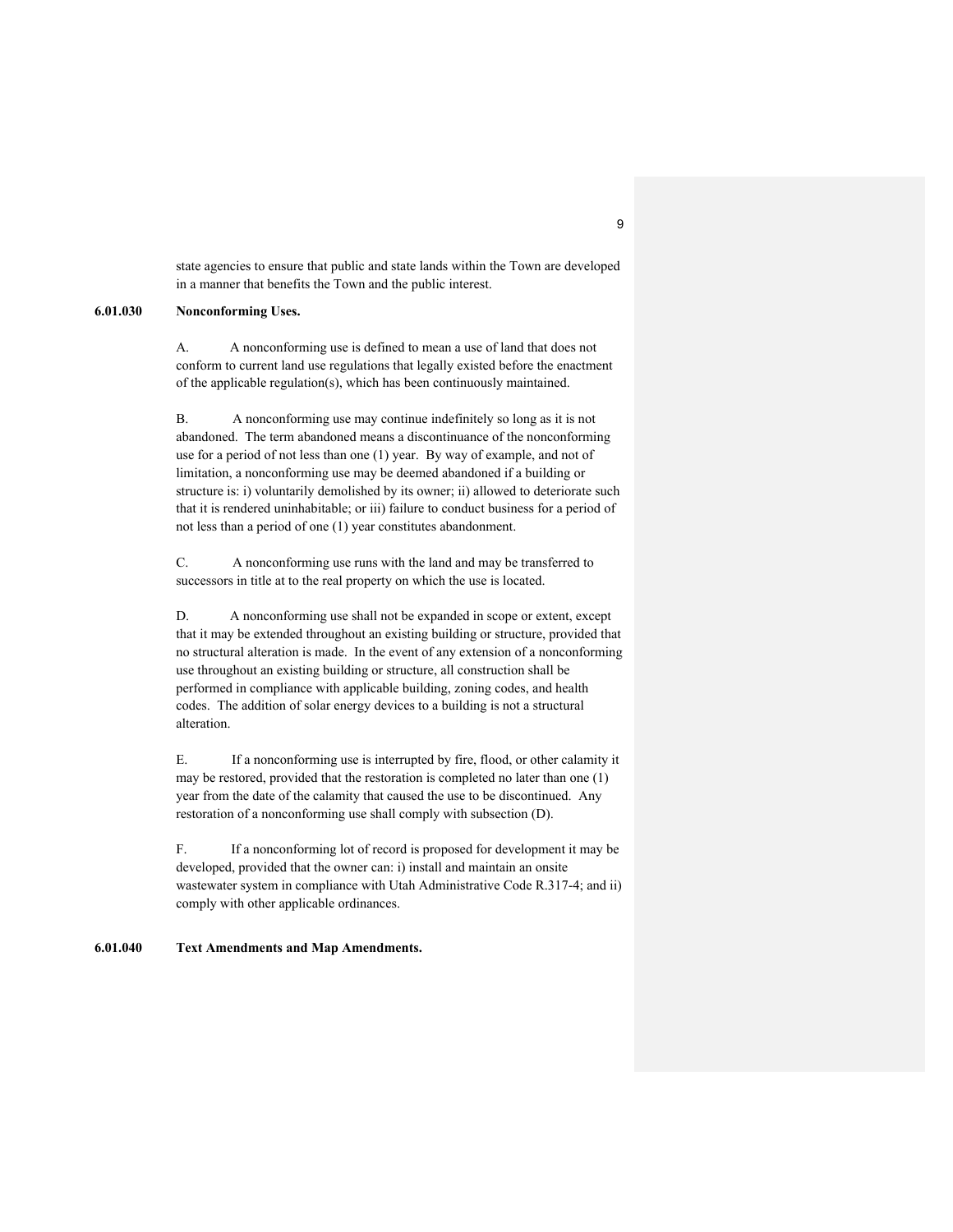A. As used in this title, a Text amendment means a legislative change to the requirements or procedures applicable to any particular zoning district. As used in this Title, a Map Amendment means a legislative change to alter, enlarge, or reduce the geographic extent of any zoning district.

B. Any person, including an official or employee of the Town, may request a text amendment or map amendment by filing an application with the Town. A map amendment or text amendment is a legislative action committed to the discretion of the Town Council, as land use authority. The application shall include:

1. The name and contact information of the person(s) requesting the change;

2. The filing fee, if any, set by the Town;

3. A description of the change requested and the rationale for the change; and/or

4. In the case of a map amendment, a plat or map prepared by a surveyor showing the geographic boundaries, parcel lines, and major features of the area to be altered.

The Town may require other or additional submittals as may be deemed necessary to review any particular application.

C. A map amendment or text amendment shall first be reviewed by the Planning & Zoning Commission at a public hearing. The public hearing shall be preceded by public notice, as required by U.C.A. § 10-9a-205. In the case of a map amendment, the applicant shall cause the subject land parcel(s) to be posted with one or more signs, in a form specified by the Town, which shall be posted at prominent location(s) on the property not less than ten (10) days prior to the public hearing. The sign(s) shall notify the public of the pending land use application before the Town and how the public may obtain information as to the application.

D. Following the public hearing the Planning & Zoning Commission shall promptly issue a written recommendation to the Town as to the subject application.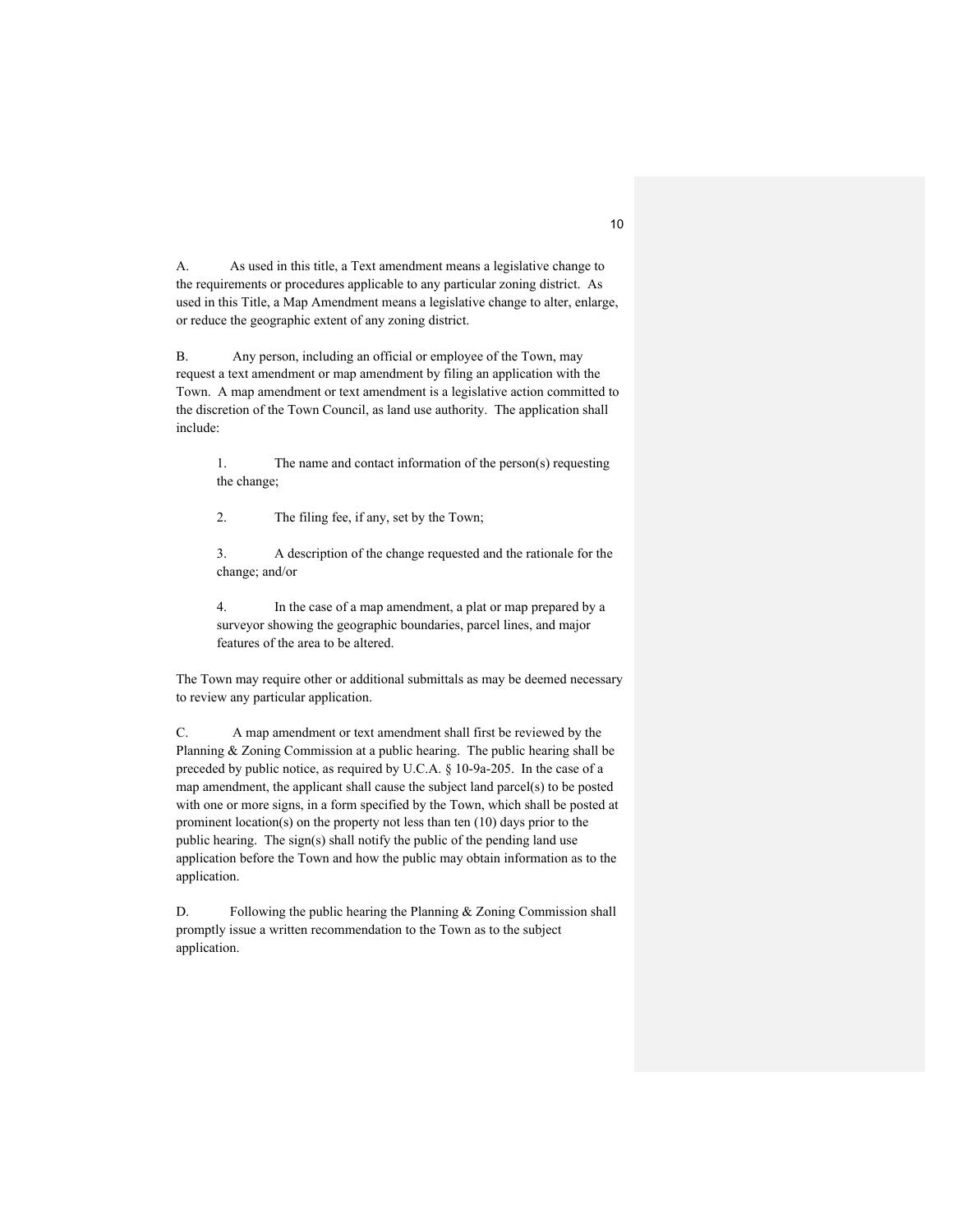E. The Planning & Zoning Commission, in making a recommendation, and the Town Council, in acting as land use authority, has discretion to consider all relevant facts bearing on the application, including but not limited to: i) consistency of the application with the General Plan, other advisory documents, and ordinances of the Town; ii) the compatibility of the proposed change with other permitted uses and requirements in the subject zoning district(s); iii) the compatibility of the proposed change with real properties adjacent to or in the vicinity of the area subject to the change; iv) the availability of public services that may be required by subsequent development; and v) the public interest and the best interests of the Town.

F. The Town declares that stable zoning classifications promote consistency of investment and respect for individual property rights. Accordingly, map amendments are to be discouraged. In addition to the foregoing factors, the Town may consider whether a map amendment is necessary because the original zoning for parcel(s) was adopted in error, or whether changes in an area have

resulted in the proposed amendment being necessary to allow for appropriate redevelopment to take place.

# **6.01.050 Requirements and Procedures Applicable to all Zones.**

A. **Home Occupations.** A home occupation is any business or trade carried on entirely within a dwelling or accessory building by persons residing on the property and the business or trade is not the primary use of the property. It is the policy of the Town to permit home occupations in all zoning districts where a dwelling is allowed. The home occupation shall comply with all Town business license and permit requirements. Home occupations must comply with all applicable building, plumbing, electrical, and health codes or laws. Exterior storage of vehicles, equipment, or inventory is not allowed for home occupations unless adequately screened by opaque fences, screening, or the like. Home occupations that generate excessive noise, vibration, glare, smoke, odors, dust, traffic, or which otherwise create a nuisance or unreasonable interference with the use or enjoyment of nearby or adjacent persons or properties may be prohibited by the Town. Short term lodging rentals for a period of thirty (30) days or less shall not be considered a valid home occupation.

B. **Building Height.** The maximum building height in all zoning districts for residential dwellings, where allowed, is twenty-six (26) feet measured from finished grade of the primary structure to the peak of the roof. Chimneys,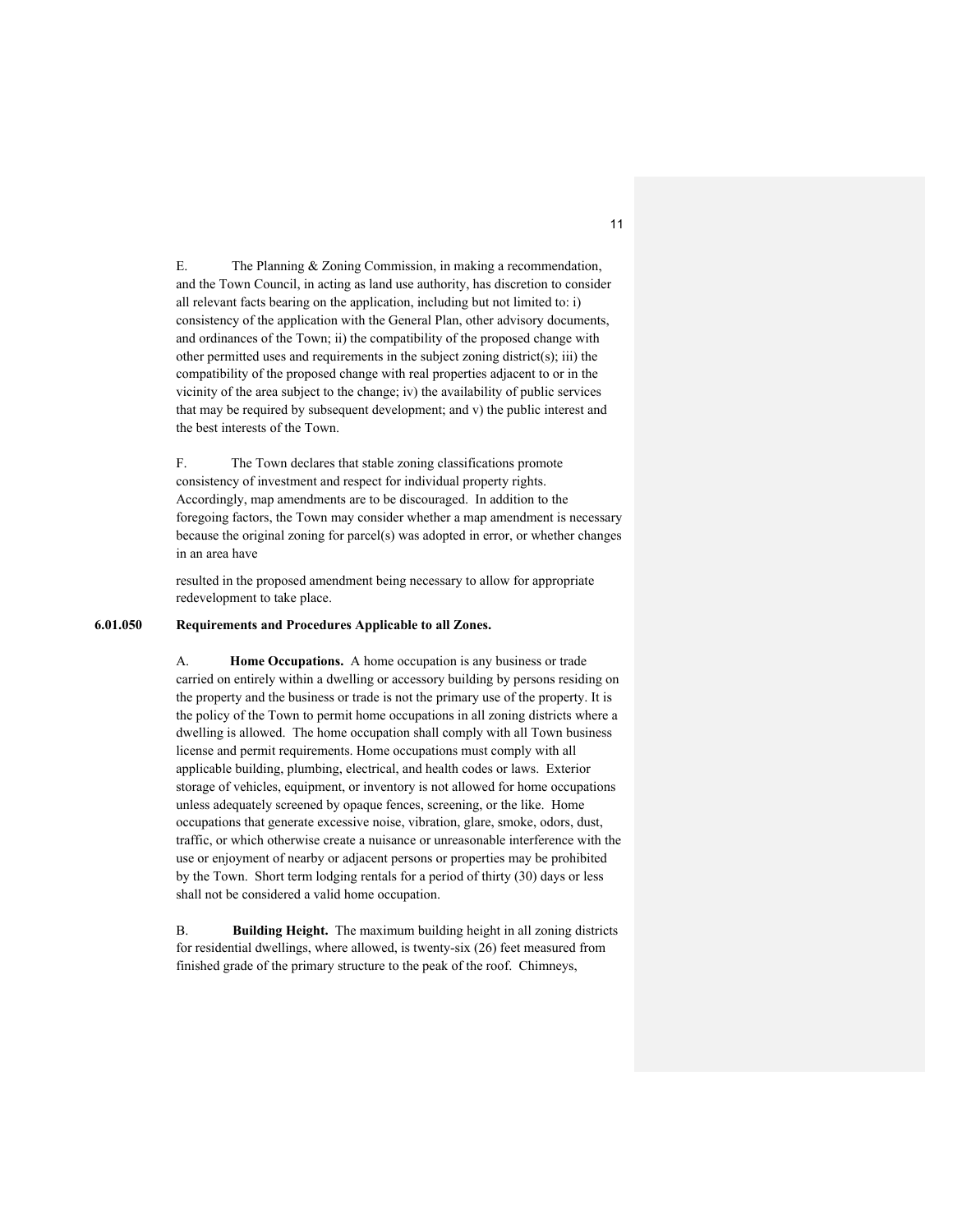antennae, ornamental elements, or the like shall not be used in calculating maximum building height. Dwellings shall not exceed two (2) stories above finished grade level. Accessory buildings, where applicable, may not exceed thirty-five (35) feet.

C. **Onsite Wastewater System Requirements.** All development not connected to a lawful public or private sewage treatment system must include an onsite wastewater system installed and maintained in compliance with Utah Administrative Code R.317-4 or other applicable rules. All minimum lot areas specified by this Title are subject to applicable onsite wastewater regulations. Where a larger area is needed for satisfactory performance of an onsite wastewater system, the Town may require that minimum lot areas in any particular zoning district be increased to a size sufficient to accommodate the necessary systems.

D. **Buffers.** Buffers, as defined in 6.01.010 M. shall be required between all commercial developments and residences where the land use is zoned differently. Buffers required under this subsection are not subject to setback requirements and shall be within property boundaries.

E. Fences. Fences, as defined in XX, are not subject to setback requirements and shall be within property boundaries.

F. Driveways. Driveways, as defined in XX, are not subject to setback requirements and shall not encroach into adjoining lots.

# **6.01.060 Agricultural A-1 Zoning District.**

A. Allowed uses for the A-1 district include: open space, green space, public parks, public lands, cemeteries, and public restroom facilities.

B. There is no minimum lot size in the A-1 district. There are no minimum lot dimensions. Setbacks are 15 feet from front, rear and side.

C. **Building Height.** The maximum building height shall be fifteen (15) feet measured from finished grade of the primary structure to the peak of the roof. Chimneys, antennae, ornamental elements, or the like shall not be used in calculating maximum building height.

D. Structures shall not exceed 200 square feet. **Deleted:** 1

**Commented [4]:** double check final numbering

**Commented [5]: "Buffers required under this subsection are not subject to setback requirements." ?? And a** are not subject to setback requirements." big wall need not conform to setback ?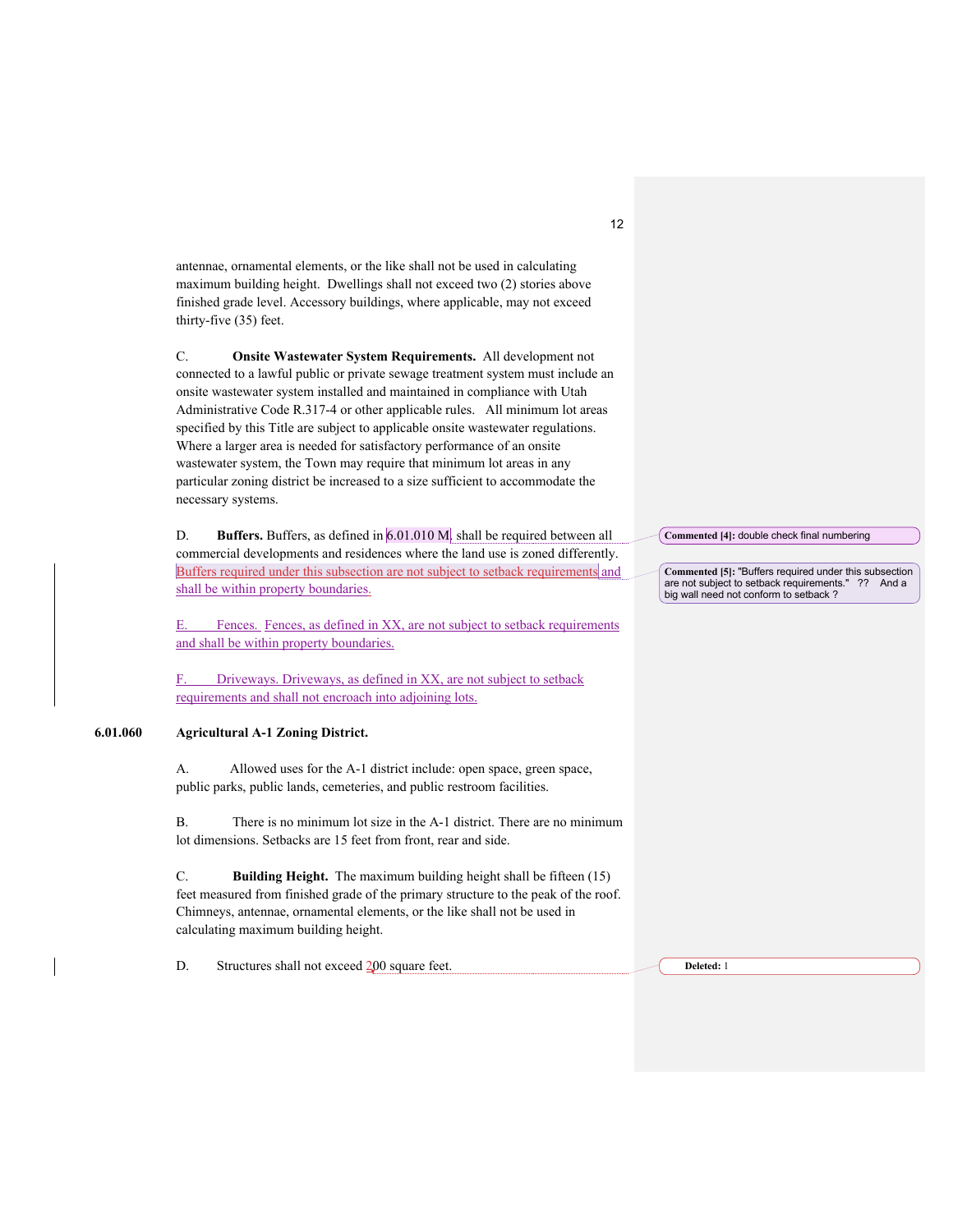# **6.01.070 Agricultural A-2 District.**

A. Allowed uses in the A-2 district include all uses in the A-1 district, and agriculture, silviculture, ranching, farming, including the raising of domestic animals, kennels, the growing of crops, orchards, or forage, and all necessary or incidental agriculture structures; single-family dwellings; accessory dwelling units; accessory structures.

B. Minimum lot size in the A-2 district shall be three (3) acres. Maximum dwelling density, including accessory dwelling units, shall be two (2) units per three (3) acres.

C. Setbacks in the A-2 district shall be thirty (30) feet from the front right of way, fifteen (15) feet from side property boundary, and fifteen (15) feet from the rear property boundary.

D. **Building Height.** The maximum building height shall be thirty-five (35) feet measured from finished grade of the primary structure to the peak of the roof. Chimneys, antennae, ornamental elements, or the like shall not be used in calculating maximum building height.

### **6.01.080 Agricultural A-3 District.**

A. Allowed uses in the A-3 district include those uses specified for the A-2 district, plus campgrounds, RV parks, and recreation facilities.

B. Minimum lot size in the A-3 district shall be one-half (1/2) acre. Maximum dwelling density, including accessory dwelling units, shall be four (4) units per one (1) acre.

C. Setbacks in the A-3 district shall be thirty (30) feet from the front right of way and fifteen (15) feet from the side and rear property boundaries.

D. **Building Height.** The maximum building height shall be thirty-five (35) feet measured from finished grade of the primary structure to the peak of the roof. Chimneys, antennae, ornamental elements, or the like shall not be used in calculating maximum building height.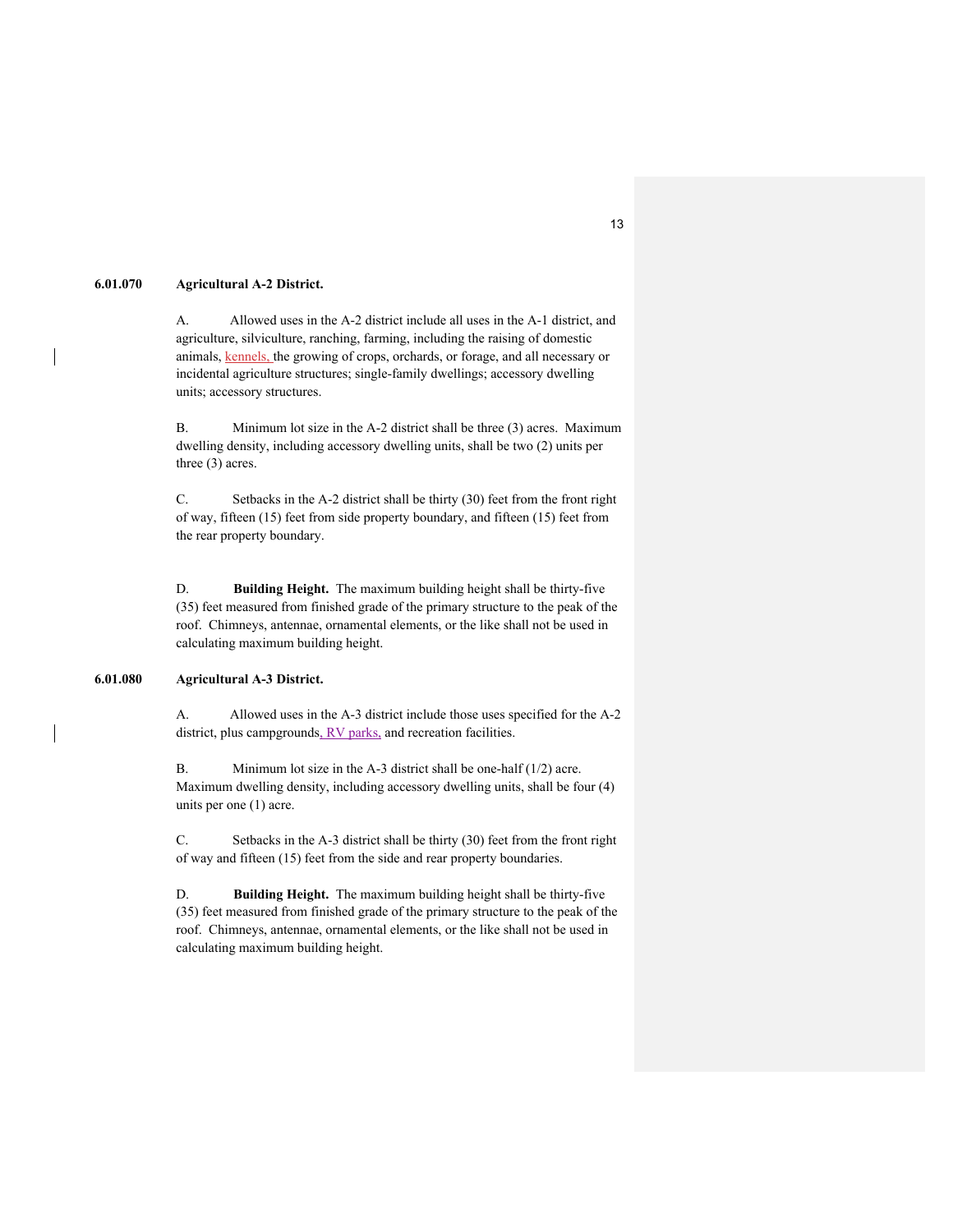### **6.01.090 Commercial C-1 District.**

A. Allowed uses for the C-1 District include: automotive repair (light); motor vehicle fuel dispensing; retail sales (no outside storage); trading posts; galleries; offices or professional services; day-care facilities libraries; mortuary or funeral homes; public buildings or governmental services buildings (police, fire, emergency medical services, etc.), parks; places of worship; public utility facilities; restaurants; single-family dwellings; or accessory dwellings.

B. Setbacks in the C-1 district shall be  $\underline{thirty}$  (30) feet from the front rightof- way and fifteen (15) feet from side and rear property boundaries.

C. Minimum lot size shall be one half (0.5) acre.

D. **Building Height.** The maximum building height shall be thirty-five (35) feet measured from finished grade of the primary structure to the peak of the roof. Chimneys, antennae, ornamental elements, or the like shall not be used in calculating maximum building height.

# **6.01.100 Commercial C-2 District.**

A. Allowed uses for the C-2 District include: all uses allowed in the C-1 district; group homes or care facilities; gyms or physical fitness centers; schools or vocational training facilities; museums or public cultural facilities; rehabilitation centers; hospitals; clinics; fraternal, religious, or recreational meeting facilities.

C. Minimum lot size shall be one half (0.5) acre.

D. Setbacks in the C-2 district shall be  $\frac{\text{thirty}}{20}$  feet from the front right of way and fifteen (15) feet from side and rear property boundaries.

E. **Building Height.** The maximum building height shall be thirty-five (35) feet measured from finished grade of the primary structure to the peak of the roof. Chimneys, antennae, ornamental elements, or the like shall not be used in calculating maximum building height.

**6.01.110 Commercial C-3 District.**

**Deleted:** fifty **Deleted:** 50

**Deleted:** fifty **Deleted:** 50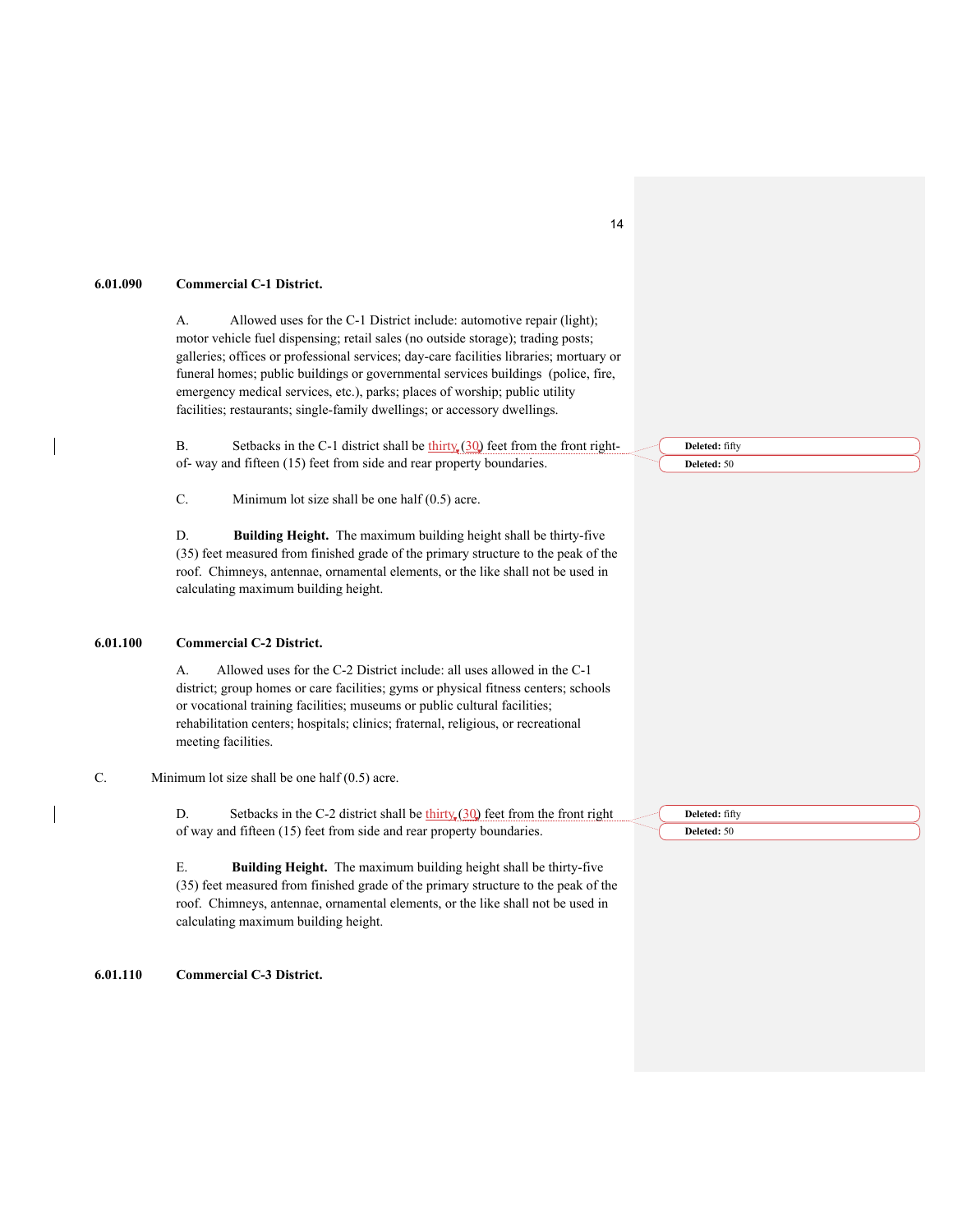A. Allowed uses in the C-3 District include: all uses allowed in the C-1 or C-2 districts; amusement or recreational facilities; golf courses; vehicle or automotive sales; building material supply (wholesale or retail, including outdoor storage); hotels, motels, and lodging establishments; taverns; theaters; kennels or animal shelters; and veterinary offices; recreational vehicle parks.

B. Setbacks in the C-3 district shall be  $\underline{thirty}$  (30) feet from the front right of way and fifteen (15) feet from side and rear property boundaries.

C. Minimum lot size shall be three quarters of an (.75) acre.

D. **Building Height.** The maximum building height shall be thirty-five (35) feet measured from finished grade of the primary structure to the peak of the roof. Chimneys, antennae, ornamental elements, or the like shall not be used in calculating maximum building height.

# **6.01.120 Factory-Industrial F-I District.**

A. Allowed uses include major automotive repair (body shops, auto painting, tire shops, repair garages (heavy); machine shops; manufacturing and assembly facilities; casting facilities; welding shops; wholesale sales; storage yards; lumber yards; wood products manufacturing; kennels; commercial food production facilities; recycling facilities; solid waste transfer stations; automobile salvage yards; towing yards; utility facilities; telecommunications facilities; ;; or warehouses (with or without exterior storage).

B. Setbacks in the F-I district shall be fifty (50) feet from the front right of way and fifteen (15) feet from side and rear property boundaries.

C. Minimum lot size shall be one (1) acre.

D. **Building Height.** The maximum building height shall be thirty-five (35) feet measured from finished grade of the primary structure to the peak of the roof. Chimneys, antennae, ornamental elements, or the like shall not be used in calculating maximum building height.

**6.01.130 Residential District.** 

**Deleted:** fifty **Deleted:** 50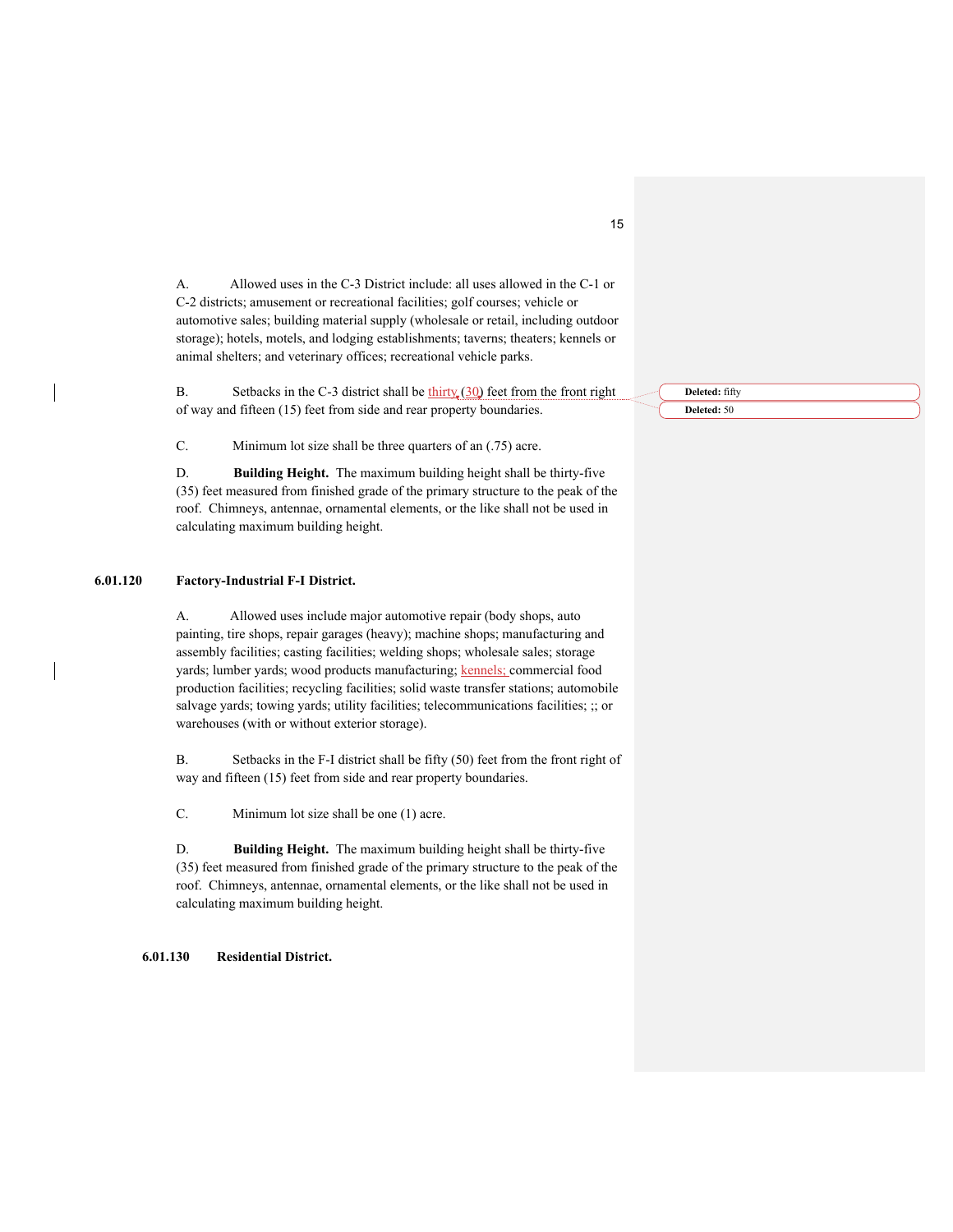A. Allowed uses include single family homes; accessory dwelling units; accessory buildings; duplexes; apartments; condominiums; parks, open space; places of worship; government and public buildings; and home occupations.

B. Setbacks in the Residential district shall be twenty-five (25) feet from the front right of way and fifteen (15) feet from side and rear property boundaries.

C. **Accessory structures.** The maximum accessory building height shall be eighteen (18) feet.

D. Minimum lot area shall be one half  $(1/2)$  acre. The maximum density is one dwelling unit and one accessory dwelling unit per half acre pending septic clearance. For lots three (3) acres or greater, the maximum density is one dwelling unit and one accessory dwelling unit per acre. For nonconforming lots, see Section 6.01.030 F.

E. **Building Height.** The maximum building height shall be twenty-six (26) feet measured from finished grade of the primary structure to the peak of the roof. Chimneys, antennae, ornamental elements, or the like shall not be used in calculating maximum building height. Dwellings shall not exceed two (2) stories above finished grade level.

**6.01.140** Signs. Signs are subject to review and approval by the Planning & Zoning Commission, either individually through the issuance of a sign permit, or in conjunction with other development review, except for subsections A and B.

> A. The following signs are exempt from a sign permit as long they meets the requirements below:

- a. Non-electric signs 15 square feet or less are exempt from a sign permit in residential zones
- b. Non-electric signs 40 square feet or less are exempt from a sign permit in all other zones
- c. Electric light, or neon signs that comply with the outdoor lighting ordinance that are 4 square feet or less.
- Realtor signs
- e. Temporary event signs, not to exceed 20 calendar days
- f. Political signs

**Deleted:** .

**Deleted:** All s

B. The following signs are prohibited: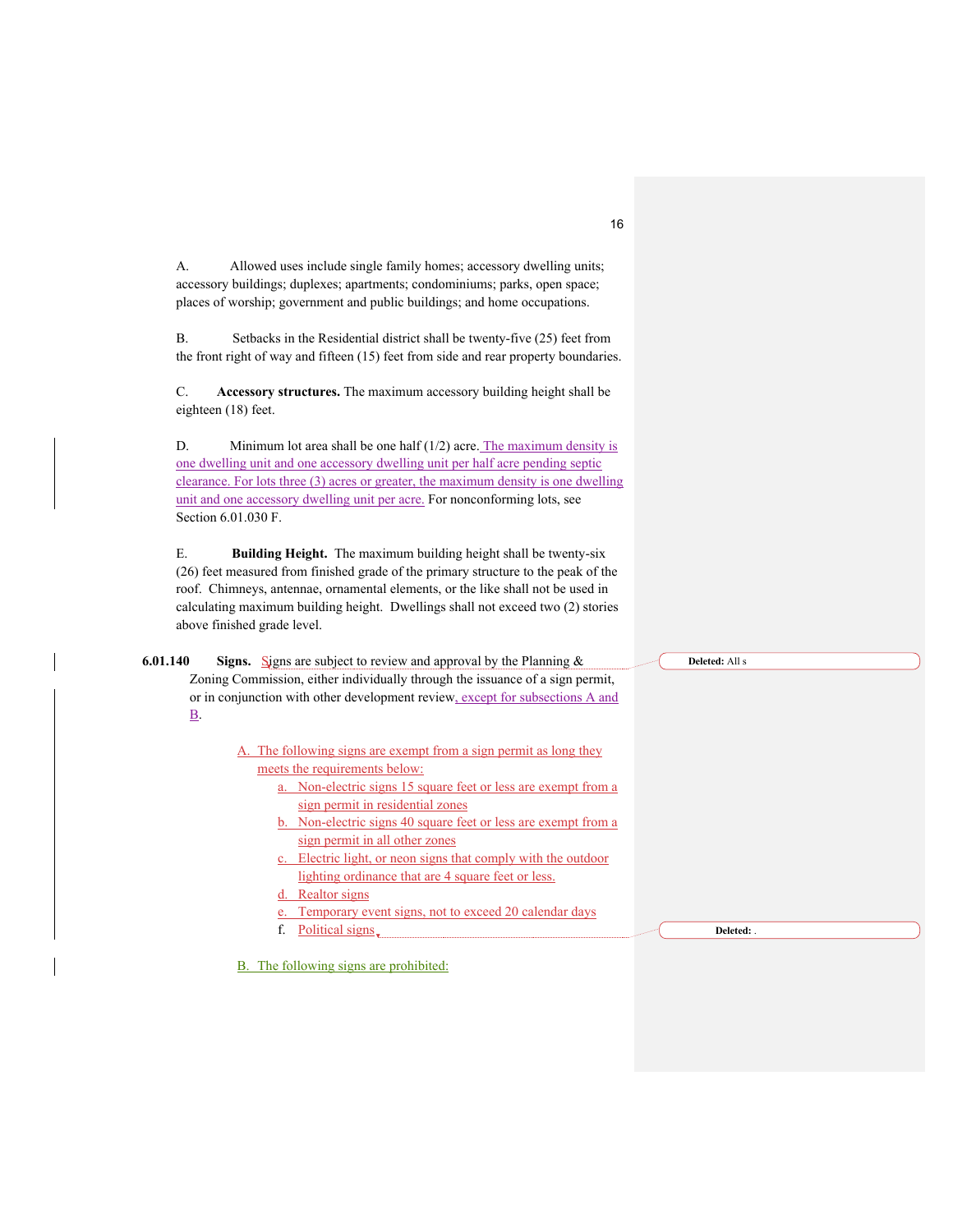| 1.                   | Signs that interfere with public traffic safety signs, traffic<br>signals, or which otherwise obstruct a driver's view of approaching or<br>merging traffic.                                                                                                                                  |                                                                                                           |
|----------------------|-----------------------------------------------------------------------------------------------------------------------------------------------------------------------------------------------------------------------------------------------------------------------------------------------|-----------------------------------------------------------------------------------------------------------|
| 2.                   | Signs that encroach upon or overhang any public right-of-way,<br>or which are attached or affixed to any utility pole, lighting pole, tree,<br>rock, or natural feature.                                                                                                                      |                                                                                                           |
| 3.                   | Signs that blink, flash, have moving text or images, or which<br>have electronically modifiable text or images-including video,<br>electronically variable messaging, mechanically or electronically activated<br>lighting, or the like,                                                      | Deleted: [1]                                                                                              |
| 4.                   | Balloons, streamers, pinwheels, moving or rotating signs,<br>moving figures, or inflatable figures, except those erected temporarily for<br>a special event, promotion, grand opening, or community activity for a<br>period of not to exceed twenty (20) calendar days in any calendar year. |                                                                                                           |
| 5.<br>6.<br>Section. | Portable signs affixed to a vehicle, trailer, or similar<br>conveyance except as allowed for temporary signs.<br>Signs that exceed the dimensional or other requirements of this                                                                                                              | Formatted: Indent: Left: 1.5"<br>Deleted: and non-operable vintage vehicles of more<br>than 50 years age. |
| 7.                   | Signs that are located on a parcel of land that is different from<br>the land parcel upon which the business or other activity is situated (off-<br>premises signs).                                                                                                                          |                                                                                                           |
| 8.                   | Box signs with interior illumination having a white background.                                                                                                                                                                                                                               |                                                                                                           |
| 9.                   | Signs that are broken, damaged, unmaintained, or which present<br>a nuisance or safety hazard to persons or property.                                                                                                                                                                         |                                                                                                           |
| 10.                  | Signs that are illuminated by floodlighting are prohibited.                                                                                                                                                                                                                                   |                                                                                                           |
| are allowed.         | B. Nonconforming signs in existence at the date of the approval of this document                                                                                                                                                                                                              | Commented [6]: Update the lettering.                                                                      |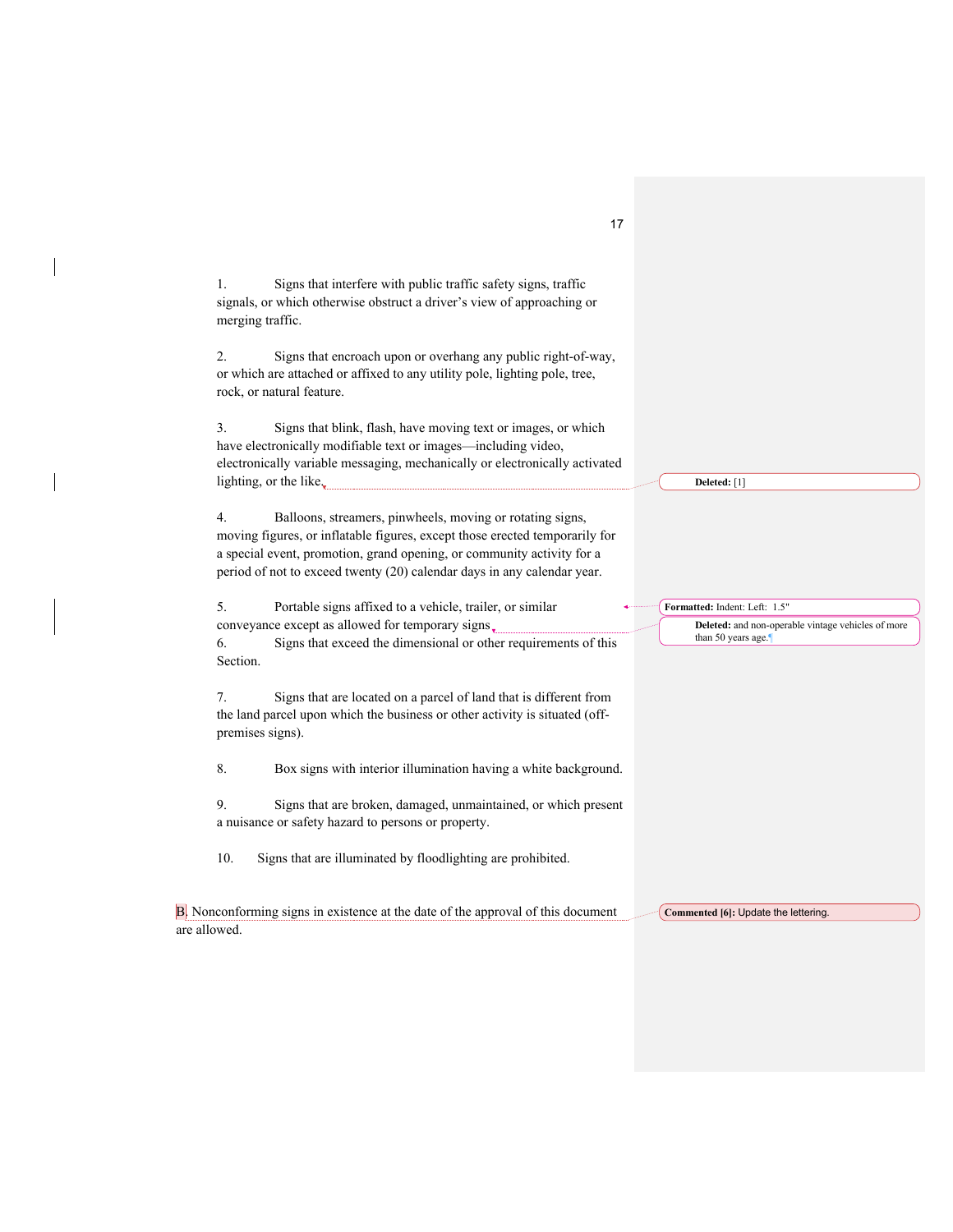B. Maximum signage area for any enterprise in a commercial or industrial zoning district shall not exceed one hundred twenty (120) square feet, with no individual sign exceeding forty (40) square feet in size. In the residential zone maximum signage area shall not exceed fifteen (15) square feet.

C. Real estate sales/leasing signs shall be limited to one sign per lot not greater than six (6) feet high, nor more than twelve (12) square feet in area. Real estate signs shall be removed no later than ten (10) days from the completion of the last sale or leasing event.

D. Political signs advocating for a political candidate, cause, or election matter shall be not greater than six (6) feet high, nor more than eight (8) square feet in area. Political signs shall be removed no later than ten (10) days from the date of the election to which they apply.

E. Development construction signs shall be no greater than eighteen (18) feet in height, nor more than forty (40) square feet in area. Signs are limited to one (1) sign per entrance to the development, and shall be erected no sooner than the date upon which land use entitlements are issued for the subject property, and must be removed no later than ten (10) days from the date of the completion of the last sale or leasing of the subject property.

F. Sign plans shall be submitted for review and approval in conjunction with all new development. Submittal materials shall clearly depict: i) sign locations; materials and dimensions; type of illumination; sign designs; quantity; height; and all other relevant features.

G. A sign permit shall be issued in writing, executed by the Town and the owner, and constitutes the agreement by the owner that the sign will be removed if the use or business applicable to the sign is abandoned or ceases for a period in excess of one (1) calendar year, unless otherwise provided in this Section. The sign owner or property owner shall promptly repair or replace any sign that is damaged, defective, or which presents a nuisance or safety hazard to persons or property.

**6.50.010 Site Plan Review.** Site plan review is required to assure that new development and redevelopment of existing structures is compliant with Town ordinances, advisory policies, and building codes. Unless exempted, an approved site plan issued under this Title is required prior to the issuance of a building permit.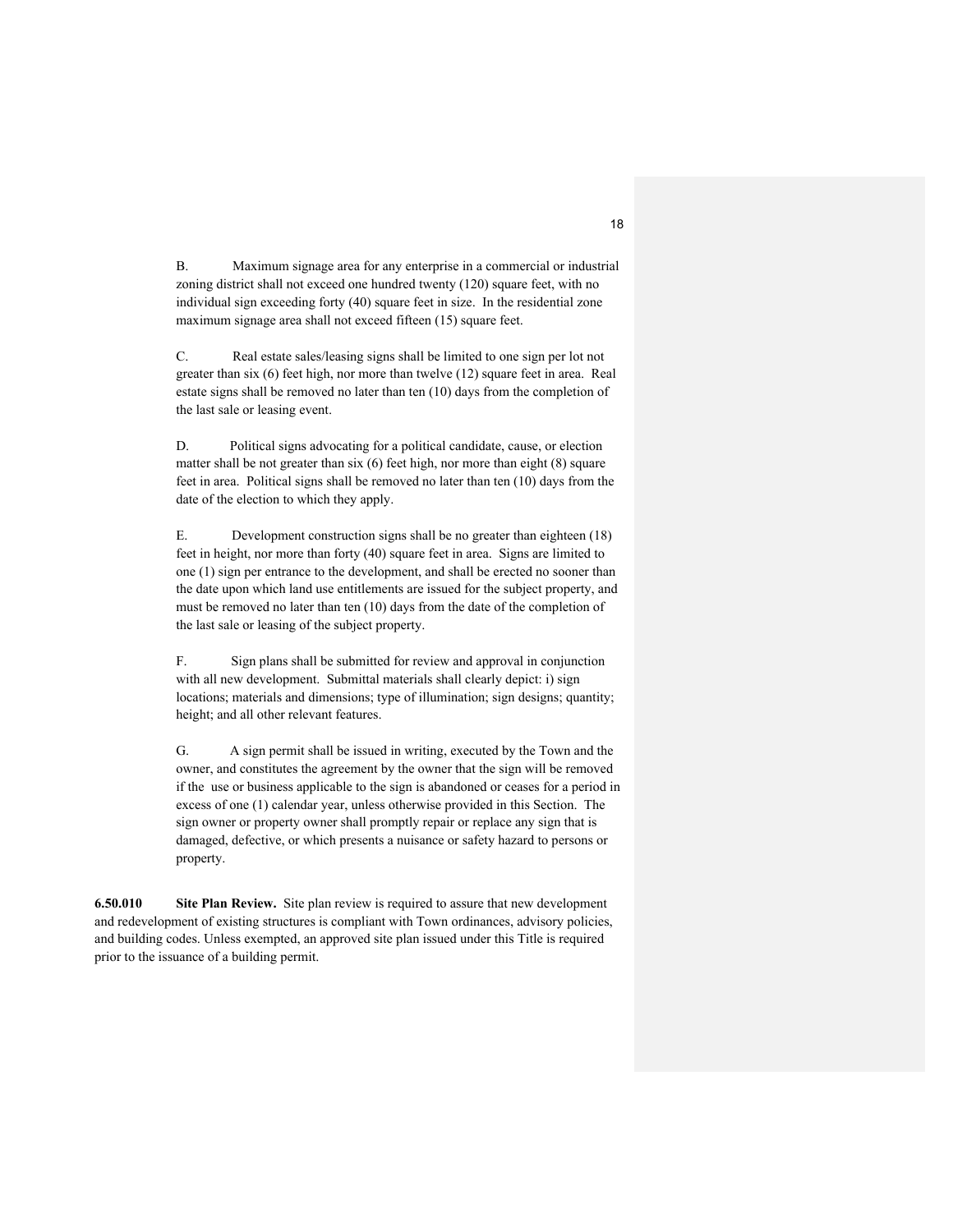#### **6.50.020 Review Required; Exemptions.**

A. Site plan review is required for the following:

1. All new development unless exempted by this section;

2. Remodeling of existing commercial development involving an addition of two thousand (2,000) square feet or more to the finished square footage of an existing structure; or

3. A use change as defined by this chapter involving an addition of two thousand (2,000) square feet or more to the finished square footage of an existing structure.

B. Site plan review is not required for the development of the following, as defined in this title: a single family dwelling; a duplex; an accessory dwelling unit; subdivisions, or remodeling or additions to existing structures comprising less than two thousand (2,000) square feet of new construction.

# **6.50.030 Submittal Requirements.**

A. An application for site plan approval must be submitted to the Town on the approved site plan application form, together with the required review fee. The application must be signed by the record property owner or, if the applicant is not the owner, the applicant must deliver proof of approval signed by the owner. Components of the application submittal may contain multiple plan sets or reports; provided, that they are clear, legible, and successfully demonstrate the purposes required under this chapter. Unless waived by the planning and zoning chair, the application must include four copies of all design drawings. The application must include the following:

1. *Preliminary Site Plan.* Applicants shall submit a preliminary site plan (with requirements as listed below), drawn by an engineer, surveyor, or architect, to a scale of not less than one inch equals fifty feet (on paper no larger than twenty-four inches by thirty-six inches), and one copy reduced to eleven inches by seventeen inches that shall include:

> a. *Parcel Boundary Lines.* Include all easements, setbacks and construction limits of the project site;

b. *Drives, Streets, and Rights-of-Way.* Include widths of pavement, curb and gutter, and dimensions of rights-of-way;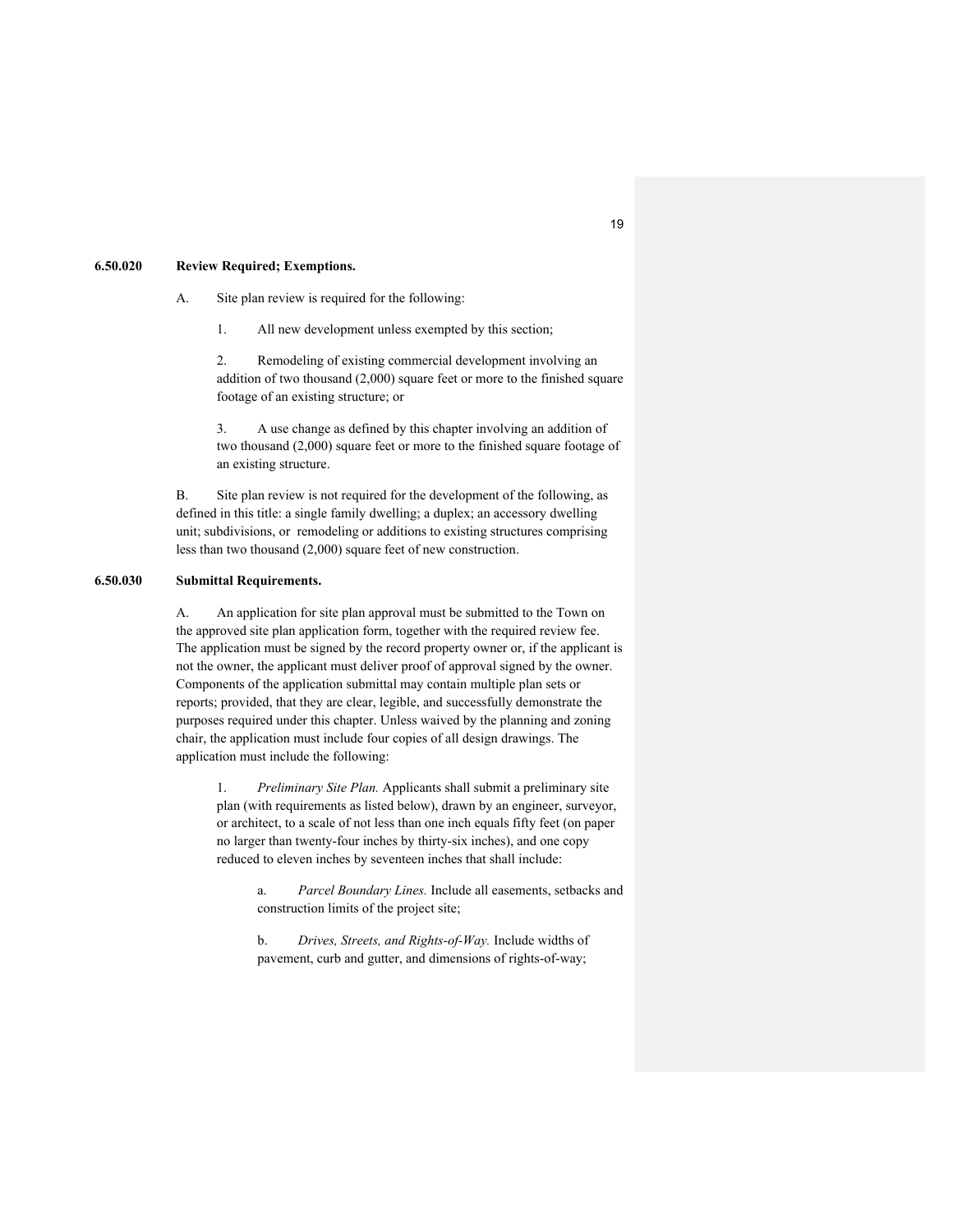c. *Parking and Loading.* The parking plan must include a count of spaces and details of handicap parking spaces as well as indicating the location and types of exterior lighting proposed for security lighting of the area;

d. *Access.* Include all points of ingress, egress. For developments adjacent to and accessed by a state or federal highway, a completed highway access permit application from the Utah Department of Transportation (UDOT) must be submitted with the application, with a permit issued prior to building permit approval;

e. *Refuse Areas.* Drawings of the refuse enclosures must be included;

f. *Common Open Space.* All open space, common areas, parks, sidewalks, and trails (with required connectivity) must be clearly depicted;

g. *Topography.* All site conditions including terrain contours, drainage areas, and other physical features on or within one hundred feet of the site must be shown; existing and finished grades must be clearly shown in different shades or contour depictions; all elevations shall be shown in the most current North American Vertical Datum (NAVD). Level I applications may contain this topographic survey on the site plan. Level II applications must show a separate topographic survey;

h. *Use Types.* Specific areas proposed for specific types of land use shall be shown, and must include the acreage or square footage for each area;

i. *Public Dedications.* Areas proposed for public dedication (i.e., utility easements, trails, open space, or the like) shall be depicted;

j. *Lots or Plots.* The dimensions and areas for each lot or plot must be shown;

k. *Adjacent Zoning.* Zoning for adjacent properties within three hundred feet of the subject property shall be shown;

l. *Fire Hydrants.* The locations of all fire hydrants;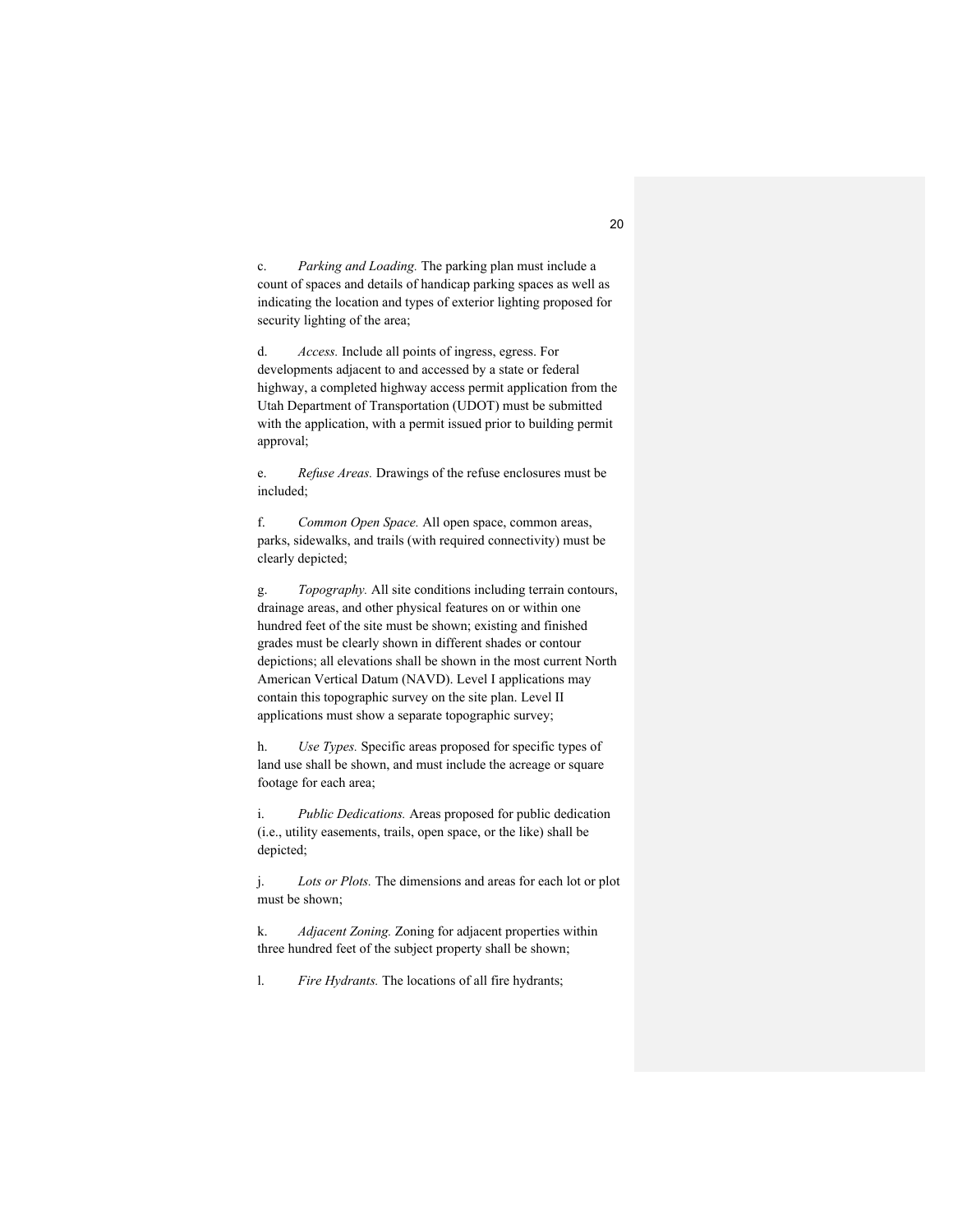m. *Title Block.* A title block shall appear in the lower right hand corner of all pages of plans and plats and shall contain the name of the development; legal location of the property; name and contact information of the site designer/engineer/surveyor; the name of the development; and the drawing scale and north point;

n. A regional or vicinity map shall accompany the submitted application to indicate the location of the project; and

o. The legal description of the property.

2. *Floor Plan and Elevations.* A floor plan, at a minimum, shall consist of a drawing to scale showing a view from above, of the relationships between rooms, spaces and other physical features at each floor level of a structure. All dimensions shall be drawn between the walls to specify room sizes and wall lengths. The floor plan shall show the physical layout of:

- a. Interior walls and hallways;
- b. Restrooms;
- c. Windows, doors, landings, decks, and patios;

d. Plumbing features such as sinks, showers, bathtubs, HVAC elements, etc.;

e. Interior features such as fireplaces, saunas, hot tubs, and whirlpools;

- f. Locations of electrical panels and service connections;
- g. The planned uses of all buildings and rooms;
- h. All finished first floor elevations;

i. Elevation view drawings shall show all side elevations of existing and proposed structures, and shall depict exterior architectural elements and materials, as well as heights of the structure.

B. *Narrative.* The narrative shall describe in reasonable detail the purpose of the proposed development, the types of all land uses that are anticipated, the phasing of development, and information regarding all accessory uses, structures,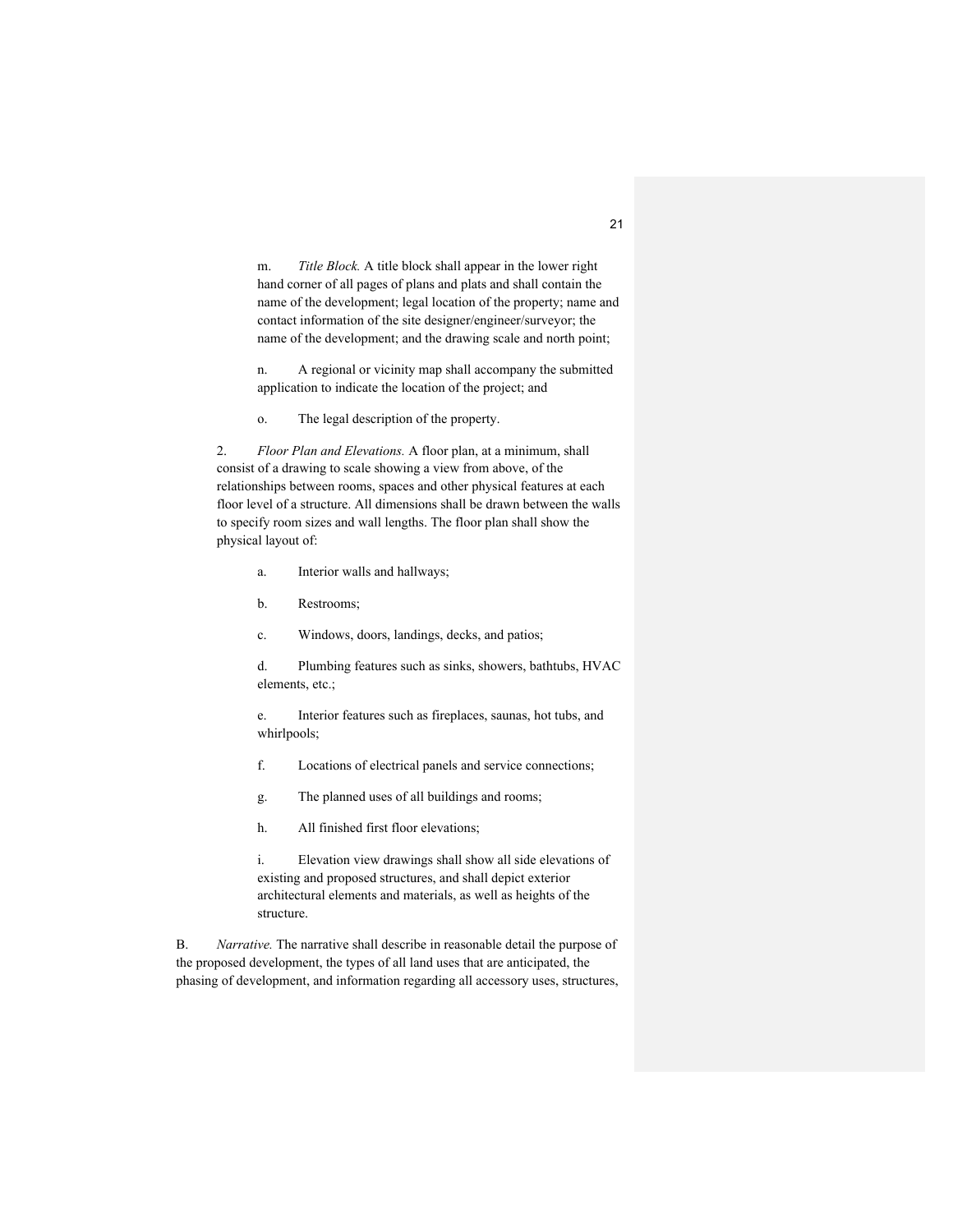or major features. Statistical information as to the project area, developed area square footage, number of parking spaces, and the like shall be included.

C. *Conceptual Sign Plan.* If signage is anticipated, applicants shall submit a plan showing the location, dimensions, materials, and type of illumination for all signs. All signage shall comply with this Title.

D. *Lighting Plan.* The lighting plan shall show number and types of fixtures for walkways, building exterior lighting, and parking areas. An acceptable lighting plan shall consist of full cutoff, fully shielded, downward directed lighting types. The plan shall include manufacturer's information detailing the fixtures to be used. Wall mounted flood lights that direct outward toward other properties and roadways are prohibited.

E. *Landscape Plan.* The landscape plan shall include location of landscaping features, maintenance, and proposed erosion control.

F. *Wetlands, Riparian Areas, and Floodways.* If the development is adjacent to riparian areas, floodplains, probable wetlands, or areas where stream channels may be altered by planned development, a wetlands, riparian areas, and floodway plan drawn by an engineer, surveyor, or other appropriate consultant must be submitted. Flood zone boundaries and the base flood elevation must be shown. Where the application includes areas which may be subject to flooding the applicant shall show that the elevation of the lowest floor of all structures exceeds the elevation which is above the base flood elevation. All elevations on the plan shall be shown in the most current North American Vertical Datum (NAVD).

G. *Drainage Plan.* A storm water drainage plan, signed and stamped by an engineer, shall be submitted and show calculations and other information specified below:

1. The project site, including areas three hundred feet beyond its boundaries;

- 2. Existing contours at two-foot intervals shown as dashed lines;
- 3. Proposed contours at two-foot intervals shown as solid lines;
- 4. Indication of a permanent benchmark referenced to mean sea level;

5. Drainage system shown in plan view with estimated cubic-feetper-second flow for a one-hundred-year storm event;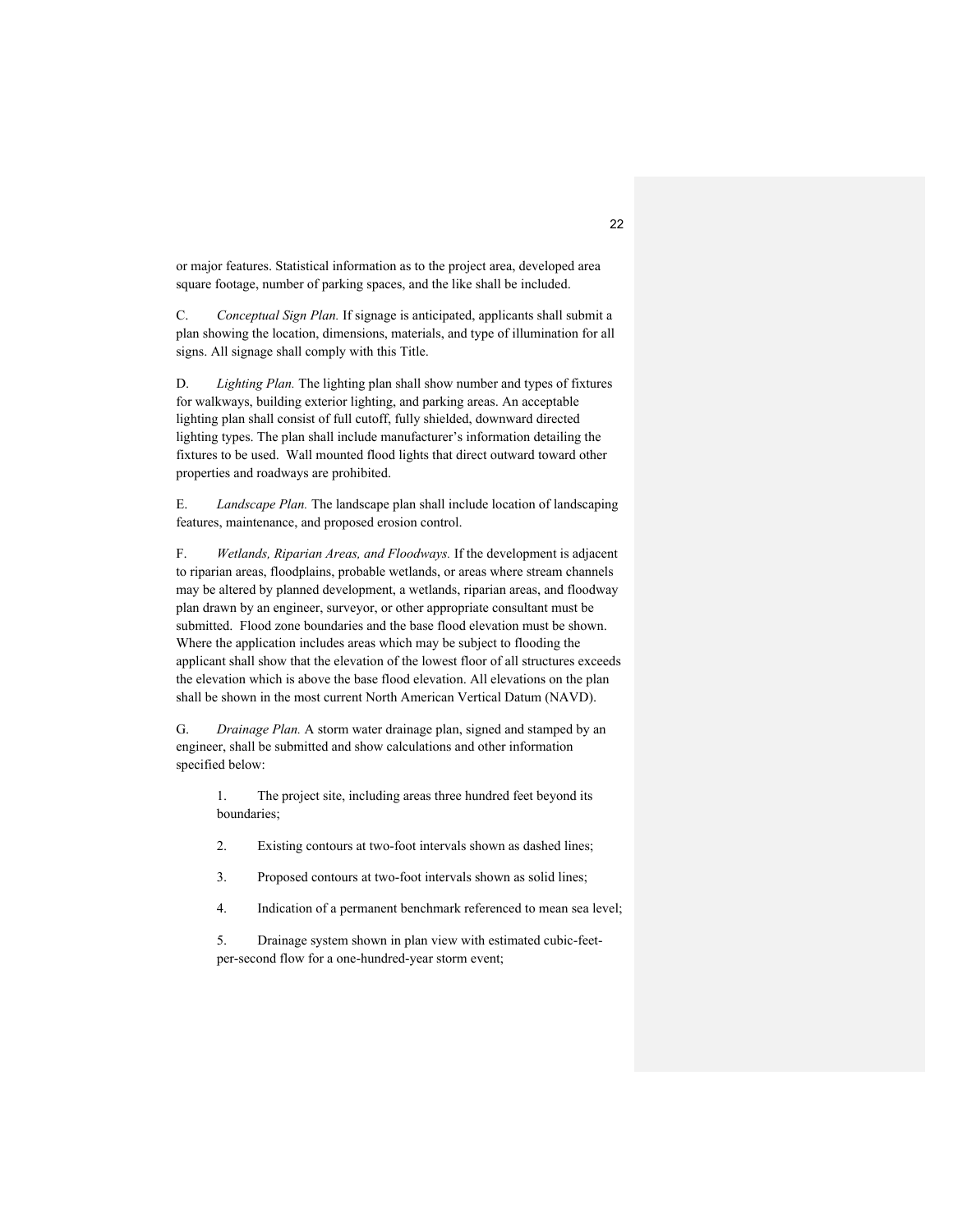6. Locations of all natural drainage channels and water bodies;

7. Existing and proposed drainage easements;

8. Type, size, and location of existing and proposed drainage structures such as pipes, culverts, inlets, ditches, swales, retention ponds, detention areas, etc.;

9. One-hundred-year event (base) flood areas;

10. Additional grading and drainage elements may be required to be depicted to satisfy Federal Emergency Management Administration (FEMA) floodplain requirements; and

11. Erosion control plans showing adequate sedimentation control which shall be accomplished throughout construction phases as well as during the ongoing use of the site (e.g., sedimentation ponds, dikes, seeding, retaining walls, rip-rap, etc.).

H. *Minimum Standards.* All structures for drainage and flood control shall be designed, at a minimum, to successfully convey the anticipated one-hundred-year frequency storm event for maximum period of intensity over the entire drainage basin. The applicant shall submit calculations to show that all structures have adequate capacity to accommodate flows expected to result from the designated storm event.

I. *Water and Sewer System Protection.* All storm water facilities shall be designed to avoid or minimize damage to, or infiltration of, culinary water and sanitary sewer facilities, if applicable.

J. *Planned Grading.* A grading plan for surface drainage (shown by contours and spot elevations) shall be prepared by an engineer or surveyor. It shall show the planned grading and paving of driveways, access roads, and parking areas. Grading and paving shall be shown on plans, profiles, cross sections, and details as necessary to describe new construction. Details of curbs, gutters, sidewalks, drainage structures, and conveyance systems, dimensions of all improvements, size, location, thickness, materials, strengths, and necessary reinforcement can be shown on the site plan in the case of a Level I application, or on a separate drawing based on the complexity of the project.

K. *Utility Plan.* A utility plan shall be prepared by an engineer. It shall show the locations, dimensions, and elevations of all sewer facilities and culinary water facilities needed to serve the site. The utility plan shall specify in reasonable detail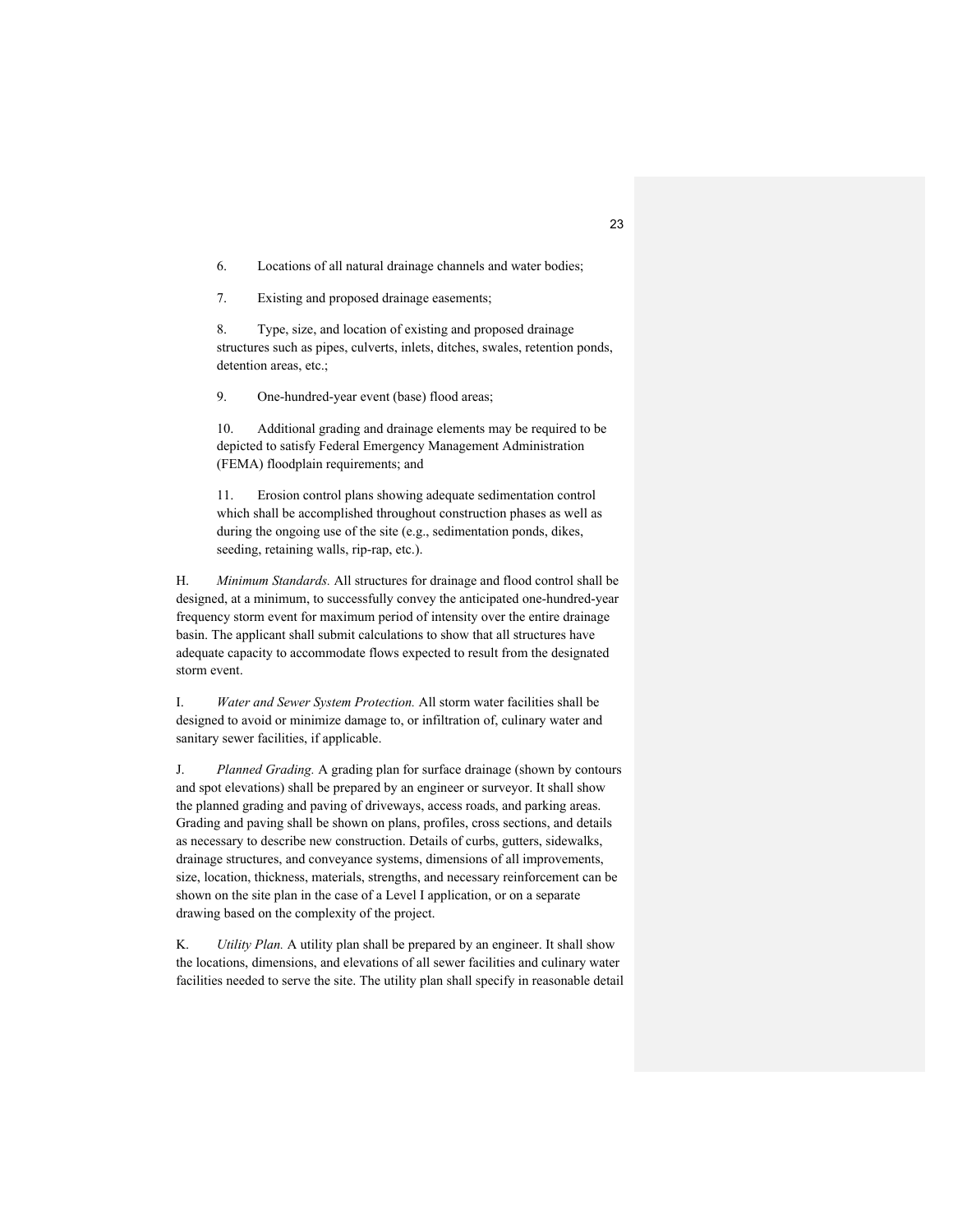the types of equipment and materials to be used and shall comply with all applicable advisory documents or sound engineering requirements. Plans showing the locations of natural gas, electric, and telephone/data lines must also be shown.

L. *Evidence of Title.* A current title insurance commitment, ownership and encumbrance report, or abstract of title prepared by a title insurance company or attorney showing all ownership interests, easements, and encumbrances which apply to the parcel(s) comprising the application must be submitted. If requested, the applicant shall provide copies of all recorded documents which may affect the property subject to the application. If common elements or private use restrictions are anticipated, the applicant must submit draft covenants, conditions, and restrictions (CC&Rs) for review.

M. *Surface and Subsurface Soils Report.* The application shall include a surface and subsurface soils report establishing soil suitability for the proposed development. The report shall be prepared by a geotechnical engineer or other professional. At a minimum, the report shall include:

- 1. A description of soil types;
- 2. Locations and characteristics with supporting soil maps;
- 3. Soil logs of test pits and bore holes;

4. All other information necessary to determine soil suitability for the scope of the development and constraints on development based on the findings;

5. Analysis and evaluation of such information with recommendations regarding structural constraints, erosion control, and requirements for building design.

N. *Traffic Study.* A traffic study and parking and circulation study are required for projects which will generate in excess of five hundred peak daily trips. The study shall be prepared by an engineer. The following table shall be used to determine if a traffic study is required:

# **Traffic Impact Table**

**Land Use** 500 Daily Trips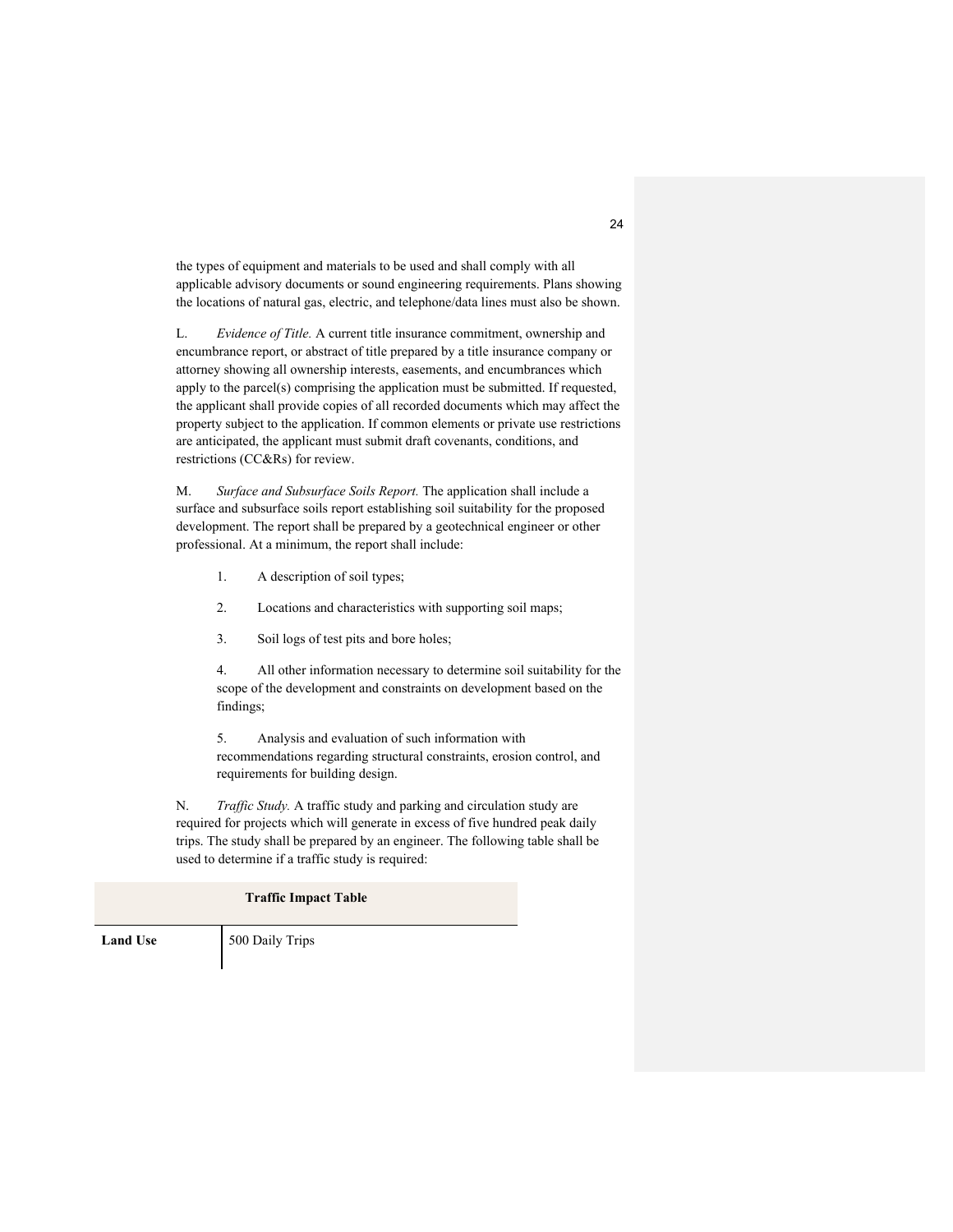| Residential: Single-<br>family       | 50 units                     |
|--------------------------------------|------------------------------|
| Apartments                           | 85 units                     |
| Condos/Townhouse<br>S                | 85 units                     |
| Mobile Home Park                     | 100 units                    |
| Shopping Center                      | $1,800$ sq. ft.              |
| <b>Fast Food</b><br>Restaurant (GFA) | 800 sq. ft.                  |
| Convenience Store<br>w/Gas (GFA)     | 870 sq. ft. or 5 pumps       |
| Bank w/Drive-In                      | 1,870 sq. ft.                |
| Hotel/Motel                          | 60 rooms                     |
| General Office                       | 30,000 sq. ft.               |
| Medical/Dental<br>Office             | 17,400 sq. ft.               |
| Research and<br>Development          | 47,000 sq. ft or 2.75 acres  |
| Light Industrial                     | 77,000 sq. ft. or 7.75 acres |
| Manufacturing                        | 130,000 sq. ft.              |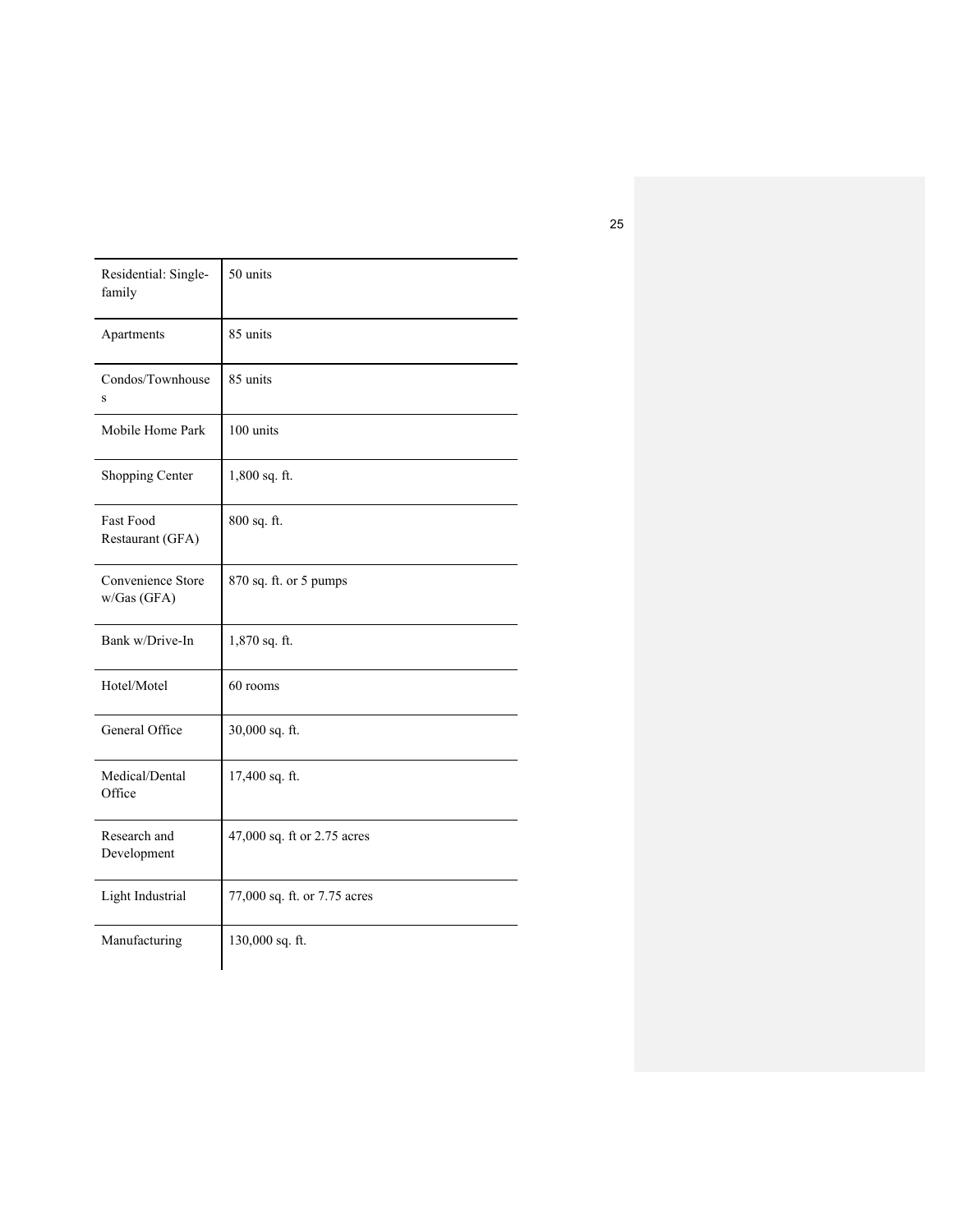O. The Town has discretion to require a traffic study for applications which do not generate the level of trips specified above where:

1. High traffic volumes on surrounding streets may affect movement to and from the proposed development;

2. There is a lack of existing left turn lanes on streets adjacent to the proposed access drive;

3. There are inadequate sight distances at access points;

4. Proposed access points are close to other existing drives or intersections; or

5. The proposed development includes a drive-through pick-up window.

P. *Street Design Drawings.* The application shall include drawings by an engineer showing the design, grades, widths, and profiles of all streets, sidewalks, curbs, gutters, traffic control devices, traffic signs, and associated public improvements. All street designs shall conform to street classifications and design standards adopted by the Town, if any.

Q. *Additional Submittals--Waiver of Certain Submittals.* The Town has discretion to require other or additional submittals where necessary for the review of a particular application, or as required for Level II development. Alternatively, the Town has discretion to waive or modify any requirement for a particular submittal if it is determined that the document or report is not necessary, or if an alternate submittal is justified for the review of a particular application. Any waiver shall be in a writing labeled as a submittal waiver, shall identify the project by name and application number, and shall be signed and dated by the planning and zoning chair.

R. *Conformity with Submittal Standards.* All submittals must conform to the land use submittal standards adopted by the Town, if applicable. Submittals which do not clearly or accurately depict elements required for review of the project may be rejected, or the Town may require revisions during the review process.

# **6.50.040 Review Process.**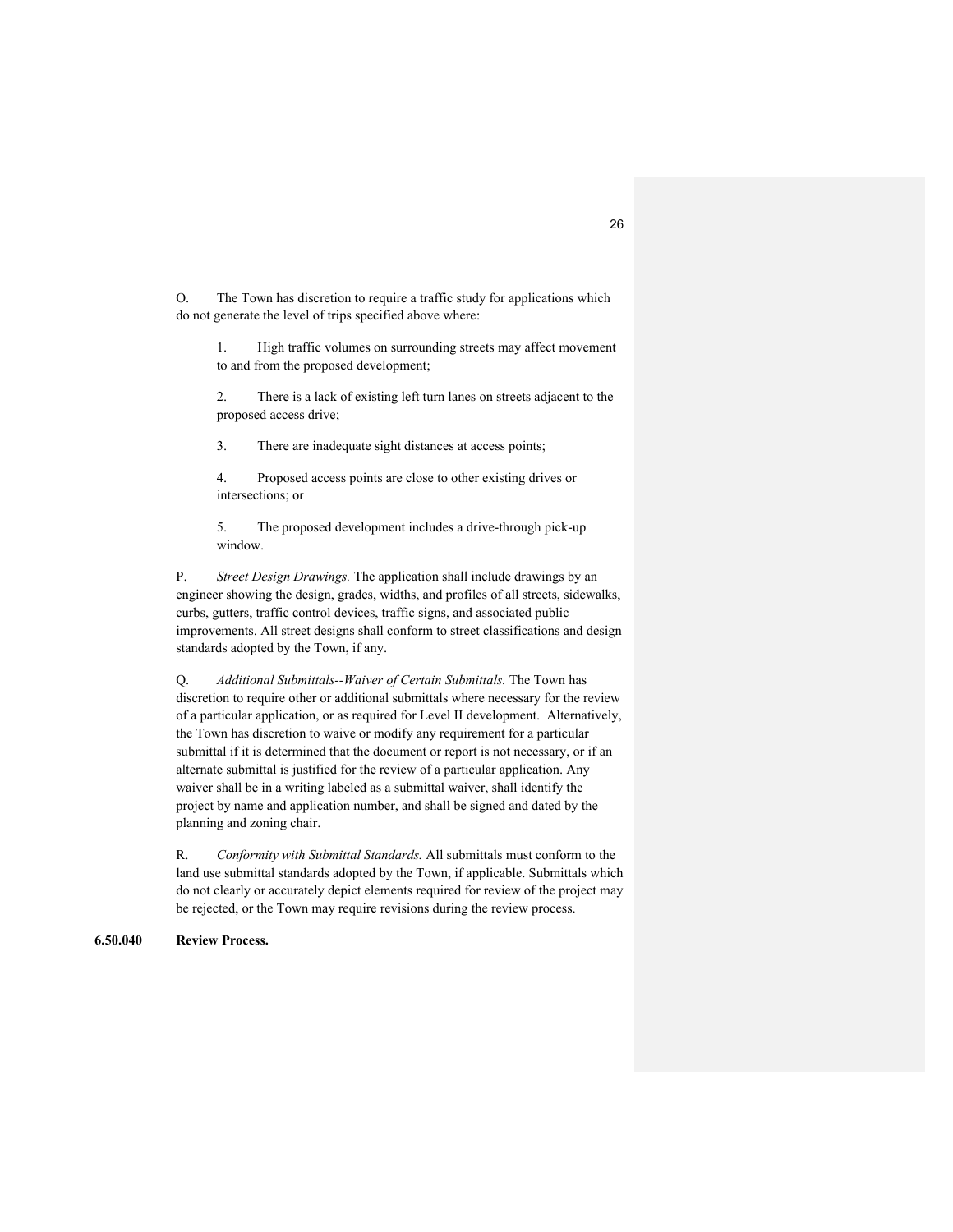A. R*eview for Completeness.* All applications shall be promptly reviewed for completeness and accuracy by the Town. If an application is found to be incomplete or deficient the Town will notify the applicant in writing as to the deficiencies and allow the applicant to submit additional or supplemental materials as needed. Incomplete or deficient applications will not be scheduled for further review.

B. *Level I Applications.* Level I applications shall be reviewed by the Planning & Zoning Commission, which shall be the land use authority. The Planning & Zoning Commission may approve, approve subject to conditions, or deny a Level I application.

C. *Level II Applications.* Level II applications shall first be reviewed by the Planning & Zoning Commission which shall issue written recommendations for the project. The land use authority for Level II applications shall be the Town Council, which may approve, approve subject to conditions, or deny the application.

1. Level II applications are not subject to a public hearing; however, the applicant shall deliver notice of the pending application, in a form approved by the Town, to adjacent property owners, who shall be permitted to submit written comments or testimony as to the compliance of the application with applicable approval criteria and ordinances. Any written comments or testimony from adjacent property owners or interested persons may be considered by the Town Council in reaching its decision. The Town Council shall consider the application at a public meeting without further public testimony. Within a reasonable period of time following the conclusion of the meeting, the Town Council, as land use authority, shall issue a written decision, which may approve, approve subject to conditions, or deny the application.

D. *When a Site Plan Is Deemed Granted*. For purposes of this chapter, a site plan approved by the applicable land use authority subject to conditions is not deemed granted until the Town determines in writing that all pre-construction conditions of approval have been satisfied, all applicable fees are paid, and all ancillary documents (dedications, development improvements agreement, or the like) are executed and delivered to the Town. Satisfaction of all such conditions must occur before a building permit will be issued. For purposes of this subsection, pre-construction conditions mean those conditions pertaining to design of the development, permitting by other agencies, corrective submittals, or the like.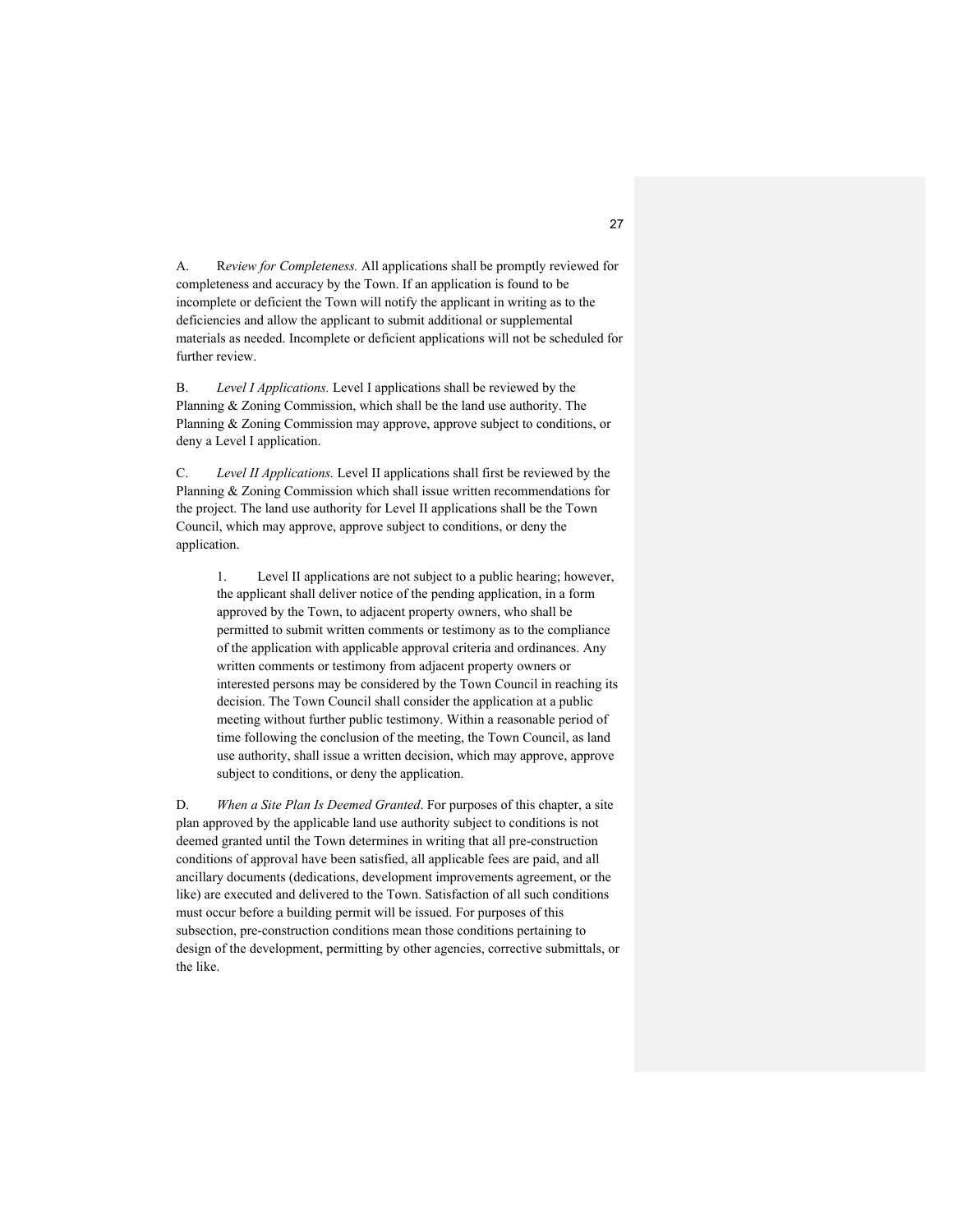E. *Concurrent Review.* To the extent possible, where an application under this chapter requires other approvals, the Town shall attempt to consolidate all such approvals in one proceeding to provide for efficient and timely review. However, nothing in this chapter shall be deemed to repeal or abrogate review procedures or criteria in other ordinances.

F. *Certificate of Occupancy.* A certificate of occupancy will be issued, provided that all fees have been paid and construction is completed in conformity with the approved site plan, conditions of approval, the building permit, applicable ordinances, and building codes.

# **6.50.050 Approval Criteria.**

A. The following criteria govern site plan approval:

1. Compliance with applicable ordinances and building codes;

2. Availability of necessary utilities, including culinary water, sewer (or septic systems), electricity, natural gas, and the like;

3. Consistency of the design with advisory documents; and

4. Accuracy and truthfulness of submittals or representations in the application.

B. *Discretion to Grant Conditional Approval.* The applicable land use authority has discretion to impose conditions during the review process that address: i) deficiencies in the application; ii) performance of the design in providing efficient access, vehicle circulation, connectivity, pedestrian/nonmotorized vehicle access; iii) buffering of off-site impacts; iv) storm water management and flood damage prevention; v) landscaping and architectural design; vi) utility design issues; and/or vii) other ordinances or advisory documents.

C. *Statement of Reasons in the Event of Denial.* Where an application is denied, the land use authority shall provide a statement of reasons explaining the basis for its denial.

D. *Code Violations.* The Town may properly decline to review or approve any application where the property that is the location of the application has outstanding ordinance or building code violations. Where such violations exist, the Town may decline further review of the application until such time as all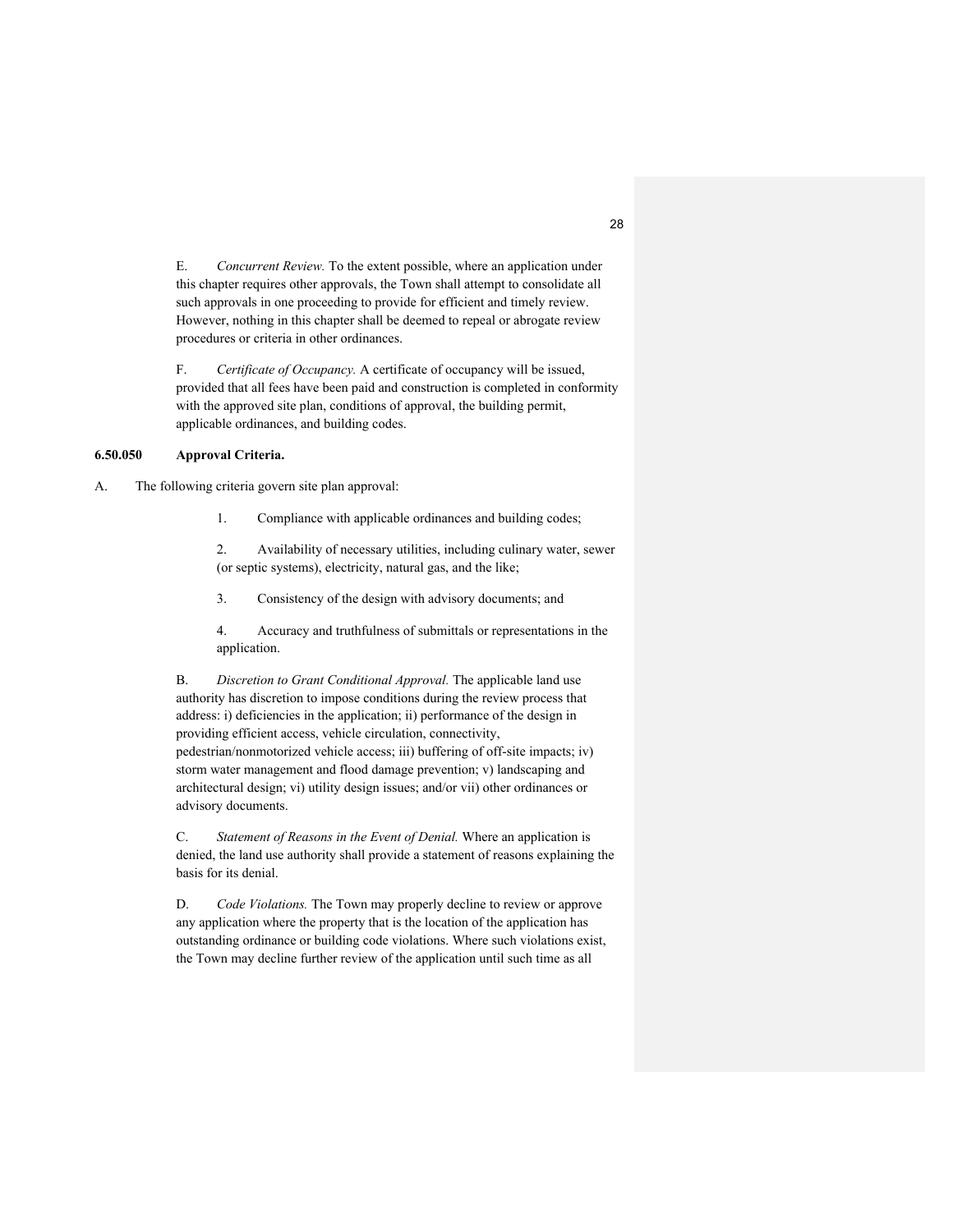violations are abated and applicable fines, fees, or taxes applicable to the property are paid.

#### **6.50.060 Improvements Agreement, Dedications, and Warranties.**

A. *Development Improvements Agreement.* The Town may require the applicant to deliver a development improvements agreement (DIA), which will specify in detail: the site-specific development plan for the property; the public improvements to be constructed to serve the development; an engineer's estimates for the cost of required improvements; deadlines for construction and the phasing of development; provisions for a financial assurance and warranty deposit to secure completion of public improvements; required property dedications; and such other terms as may be specifically required for the development. The amount of the financial assurance and warranty deposit shall be equal to one hundred forty percent (140%) and ten percent (10%), respectively, of the approved construction costs, as verified by the Town or its engineer designee. At the election of the Town, the DIA may be recorded in the San Juan County land records and constitutes an encumbrance on the subject real property for the duration of the life of the development authorized under this chapter. The form of any financial assurance shall be as authorized by the Town Attorney.

B. *Dedications.* The Town may require an applicant to dedicate an interest in land to the Town, in fee simple or an easement, where it is necessary for the siting of public infrastructure, such as public streets, sidewalks, pedestrian paths, or underground utilities made necessary by a particular site plan application. Additionally, dedications may be required incident to site plan approval to conform to advisory documents. Property dedications will be confirmed by a separate deed or easement, in a form acceptable to the parties, which shall be executed by the property owner and recorded. All applicants are encouraged to consider access dedications and connectivity with adjacent parcels during the design process.

C. *Public Improvements Warranted and Delivered Free of Liens.* All public improvements installed and dedicated to the Town (e.g., culinary water lines, sewer lines [if applicable], curbing, gutters, roads, hydrants, street lights, and the like) shall be delivered free of liens and encumbrances, and shall be warranted by the applicant to be free of defects in design, materials, and workmanship for a period of one (1) year from the date of acceptance.

D. *Release of DIA.* If the Town determines that the DIA serves no further purpose, as in the case of abandonment or termination of the development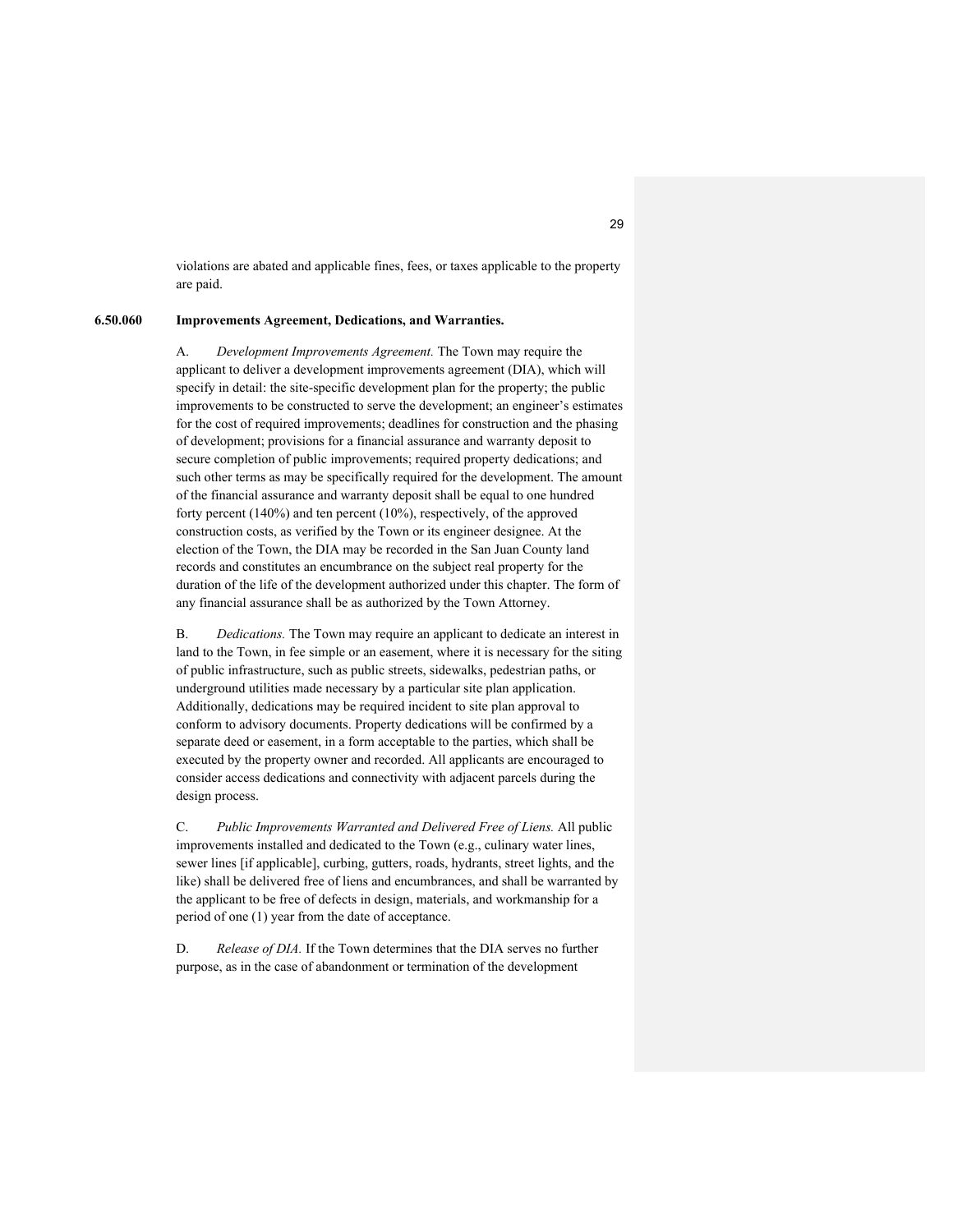contemplated by the site plan approval, then the DIA may be released via a writing duly executed by the Town and recorded in the land records.

### **6.50.070 Amendment Procedures; Lapse of Site Plan.**

A. *Binding on Successors.* An approved site plan shall be binding upon the applicant and any of its successors in title. Amendments which change the character, building design, density, or any other requirements or conditions contained in the site plan shall not be permitted without prior review and approval as set forth in this section.

B. *Minor Changes.* A minor change in the location or placement of buildings or specific improvements may be authorized by the Planning & Zoning Commission where unforeseen circumstances, such as site constraints, engineering problems, or the like require a change.

C. *Major Changes.* Major changes, such as alterations in the size, configuration, or change of use as defined in this chapter; significant realignments or changes to access, utilities, or storm water facilities; other changes which increase the density, scope, or intensity of occupancy; significant changes to project phasing; or other changes which significantly affect the overall design or intent of the project shall be treated as a major change, and shall be referred for review to the Town Council.

D. *Review of Amendments.* A land use authority reviewing an amendment application may approve, approve with conditions, or deny the application.

E. *Lapse of Plan--Extension.* If, within twelve (12) months from the date of approval of a site plan, the applicant fails to satisfy approval conditions or diligently proceed with construction, then the Town may declare a lapse of plan by delivering written notice to the applicant. A lapse of plan shall result in all prior approvals under this chapter being void and of no further effect. An extension of any site plan approval may be granted by the applicable land use authority upon a showing by the applicant of good cause, and provided that an extension is sought in writing within twelve months of the date of approval. Nothing in this section shall be deemed to alter or impair a phasing plan or construction schedule approved in a valid DIA.

# **6.80.010 Enforcement.**

A. It is unlawful for any person to construct, alter, reconstruct, or maintain any building or structure, or engage in any use of land that is prohibited by the provisions of this Title.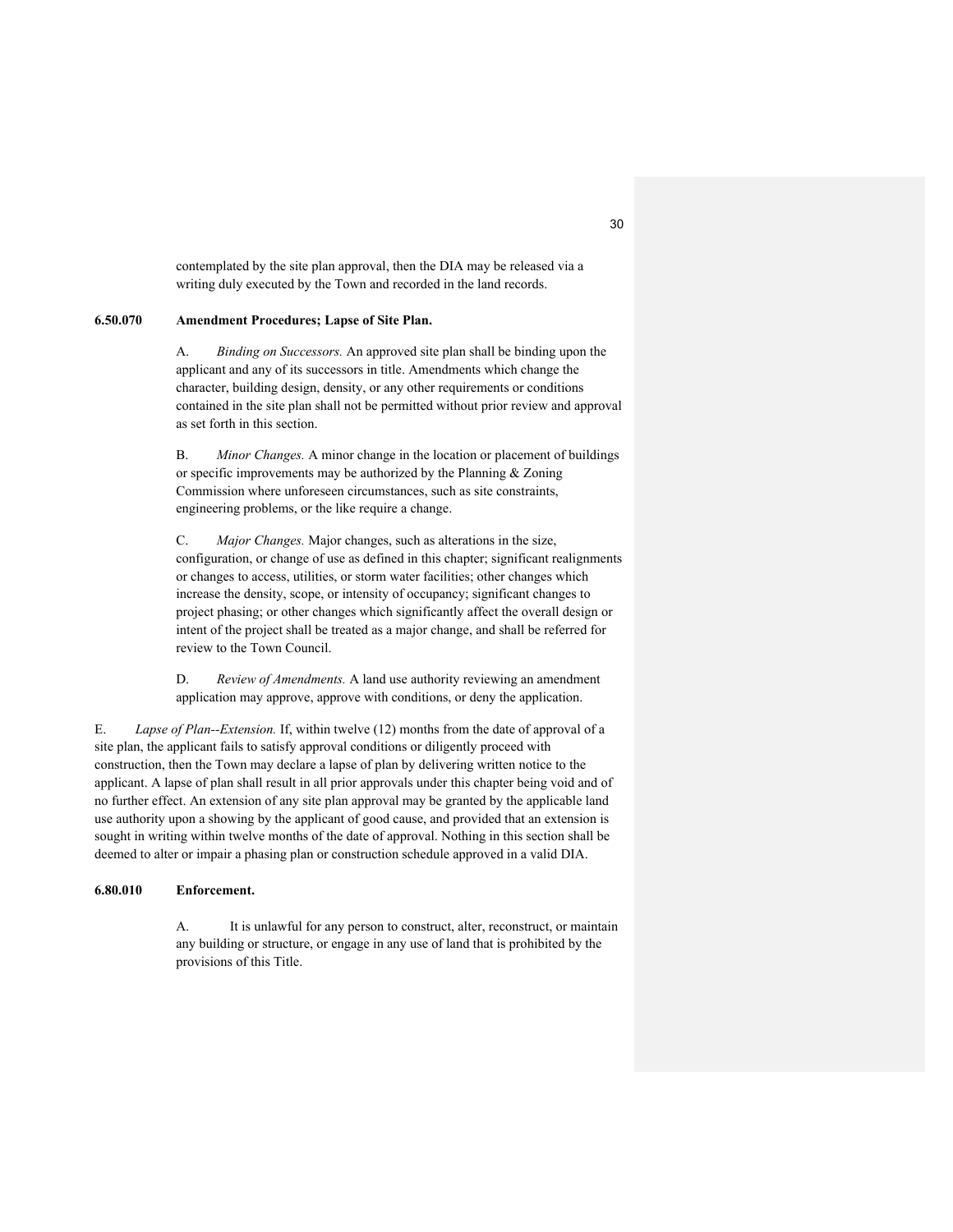B. In the event of any violation of this Title the Town may:

1. Withhold building permits or certificates of occupancy;

2. Obtain an injunction to halt or abate zoning violations or violations of this this Title;

3. Impose a civil penalty of five hundred dollars (\$500) per violation;

4. Commence an action for damages—including damages for costs incurred in completing, repairing, or abating violations; and/or

5. Any other remedies available at law or equity, including the remedy of specific performance. The Town may combine remedies in its discretion and pursue some or all at different times, as may fit the circumstances.

C. Prior to invoking any remedies, the Town shall provide written notice to the property owner identifying the breach or violation(s) and allowing that person a reasonable period of time, but not less than thirty (30) days, in which to cure or abate the violation(s).

D. To obtain injunctive relief the Town need only prove a violation of this Title; it shall not be required to post a bond as a condition for obtaining injunctive relief.

# **6.050.090 Appeals; Hearing Officer.**

A. **Hearing Officer.** A non-final decision of the Planning & Zoning Commission interpreting or applying the zoning or planning ordinances of the Town may be appealed to a hearing officer designated by the Town. Hearing officer appeals shall be conducted informally based on the record or other information presented to the Town.

B. **Judicial Appeals**. Any person adversely affected by a final decision under this Title may file an appeal of that decision with the San Juan County District Court.

C. **Review of the Record**. Judicial Appeals shall be a review of the record that was submitted to the applicable land use authority. Upon the filing of an appeal the Town shall assemble the record of proceeding and forward same to the court, as applicable, and the parties. If the record is particularly voluminous, the Town may require the appellant to pay in advance the reasonable costs of assembly and copying of the record.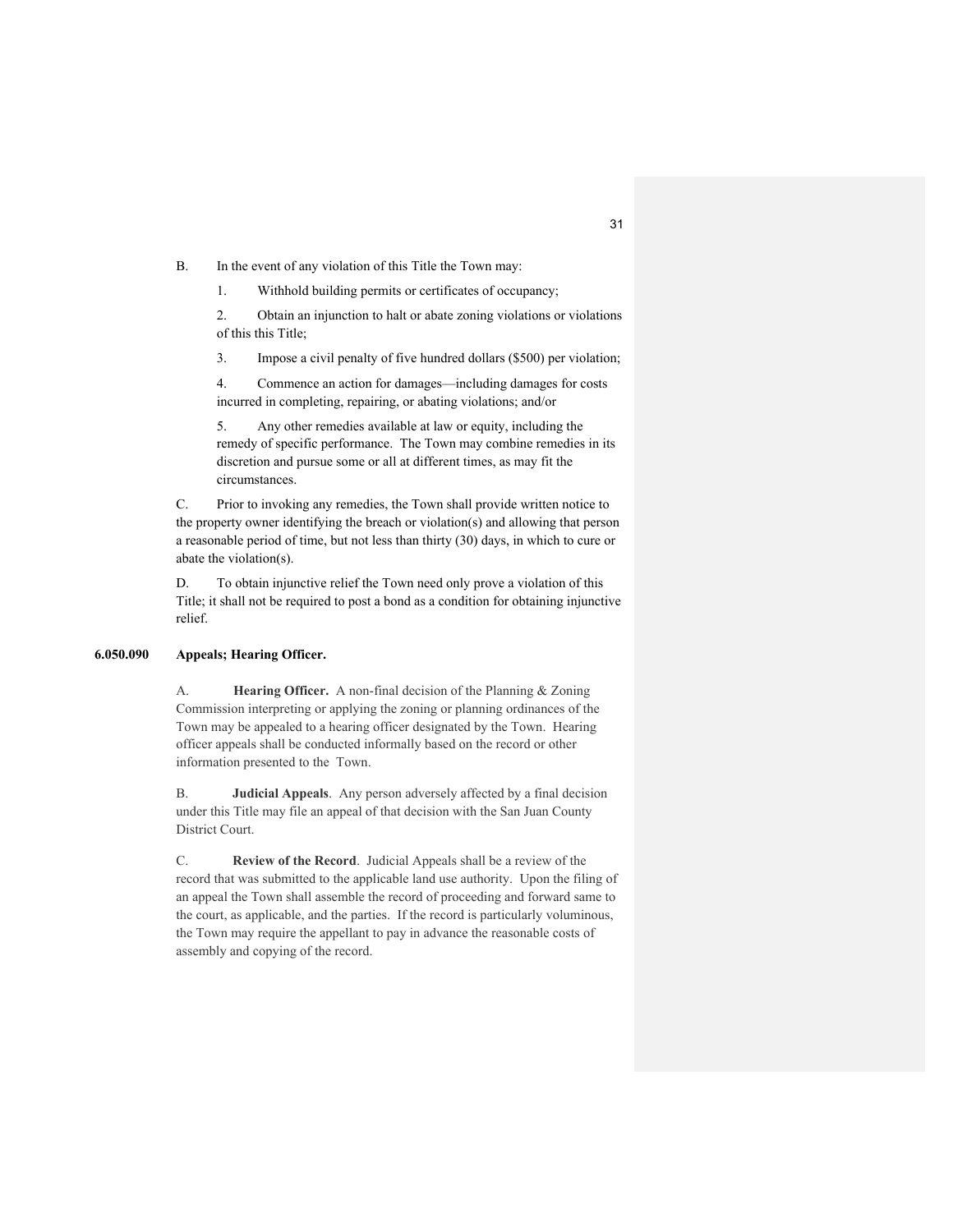| D.<br><b>Standard of Review.</b> In any judicial appeal the matter shall be reviewed<br>based on the record before the applicable decision maker. The decision shall be<br>affirmed unless it is found to be arbitrary, capricious, or illegal. The appealing<br>party has the burden of proof. To preserve an issue for judicial review, the<br>appealing party must first have exhausted its administrative remedies by<br>presenting any claimed point of error to the attention of the decision maker prior<br>to seeking appellate review. |                                                                                          |
|-------------------------------------------------------------------------------------------------------------------------------------------------------------------------------------------------------------------------------------------------------------------------------------------------------------------------------------------------------------------------------------------------------------------------------------------------------------------------------------------------------------------------------------------------|------------------------------------------------------------------------------------------|
| 1.<br>If any provision of this Title shall be found to be unlawful or<br>invalid, it shall be stricken or reformed to comply with applicable law, and<br>the remainder of this Title shall be enforced regardless of any such<br>provision.                                                                                                                                                                                                                                                                                                     |                                                                                          |
| Ε.<br>Time for Judicial Review. A judicial action seeking review of a decision<br>of the land use authority must be commenced no later than thirty (30) days from<br>the date of the final written decision or order. Untimely appeals are subject to<br>dismissal with prejudice.                                                                                                                                                                                                                                                              |                                                                                          |
| THIS ORDINANCE was approved by the affirmative vote of a majority of the Town<br>effect immediately upon passage.                                                                                                                                                                                                                                                                                                                                                                                                                               | <b>Commented</b> [7]: 2022                                                               |
| By:<br>Mayor Ann Leppanen<br>Date                                                                                                                                                                                                                                                                                                                                                                                                                                                                                                               |                                                                                          |
| Attest:                                                                                                                                                                                                                                                                                                                                                                                                                                                                                                                                         |                                                                                          |
|                                                                                                                                                                                                                                                                                                                                                                                                                                                                                                                                                 | Deleted:                                                                                 |
| By:<br>Linda Sosa, Recorder<br>Date                                                                                                                                                                                                                                                                                                                                                                                                                                                                                                             |                                                                                          |
| Attachment 1-Town of Bluff Official Zoning Map                                                                                                                                                                                                                                                                                                                                                                                                                                                                                                  |                                                                                          |
| -End of Document-                                                                                                                                                                                                                                                                                                                                                                                                                                                                                                                               | Deleted: [1] Signs with manually changeable text are                                     |
|                                                                                                                                                                                                                                                                                                                                                                                                                                                                                                                                                 | permitted in all zoning districts, provided that they comply<br>with dimensional limits. |